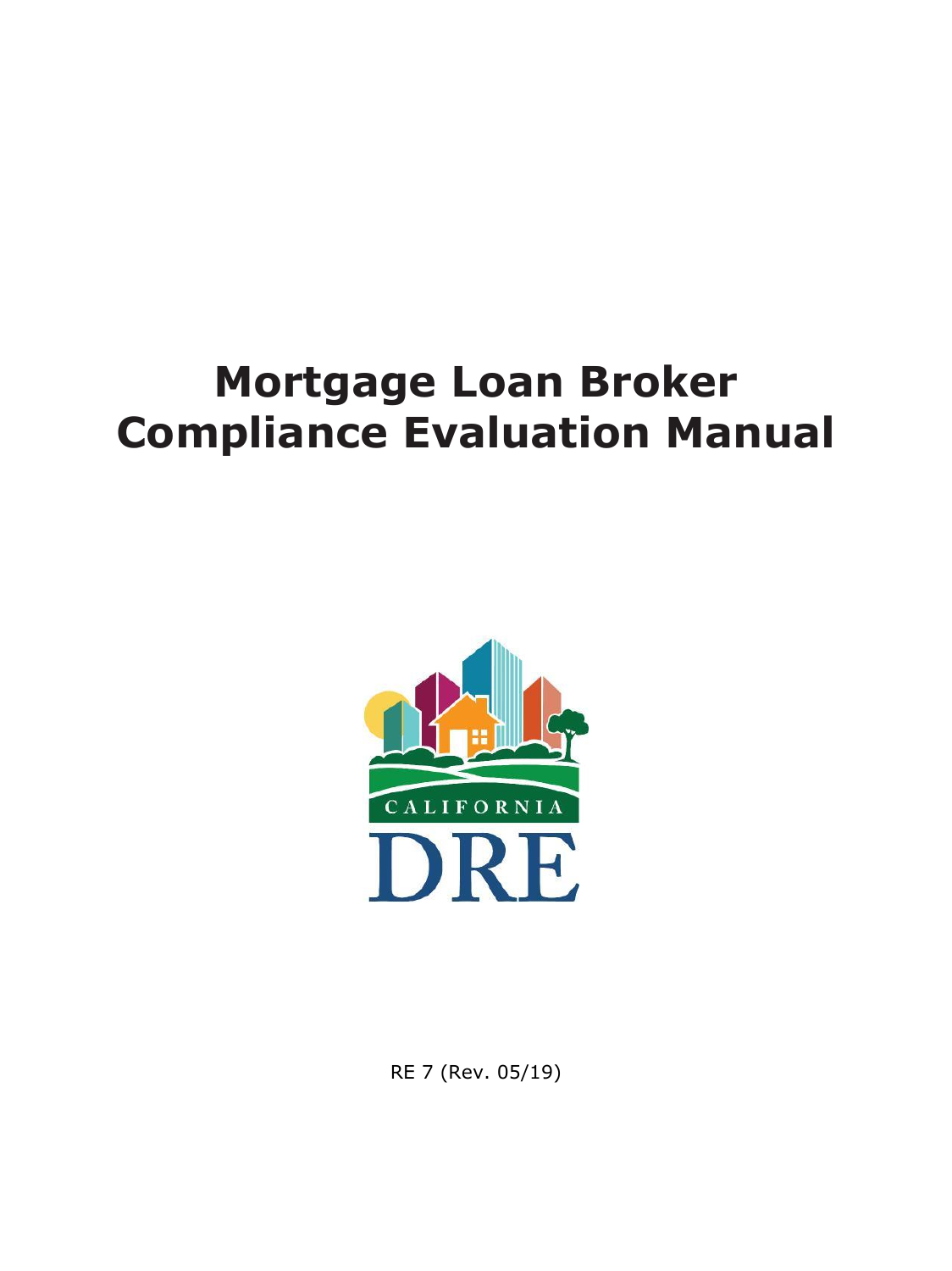## **Table of Contents**

| SECTION 12 – Higher-Priced Mortgage Loans - Financial Code Section 4995 et seq20 |  |
|----------------------------------------------------------------------------------|--|
|                                                                                  |  |
|                                                                                  |  |
|                                                                                  |  |
|                                                                                  |  |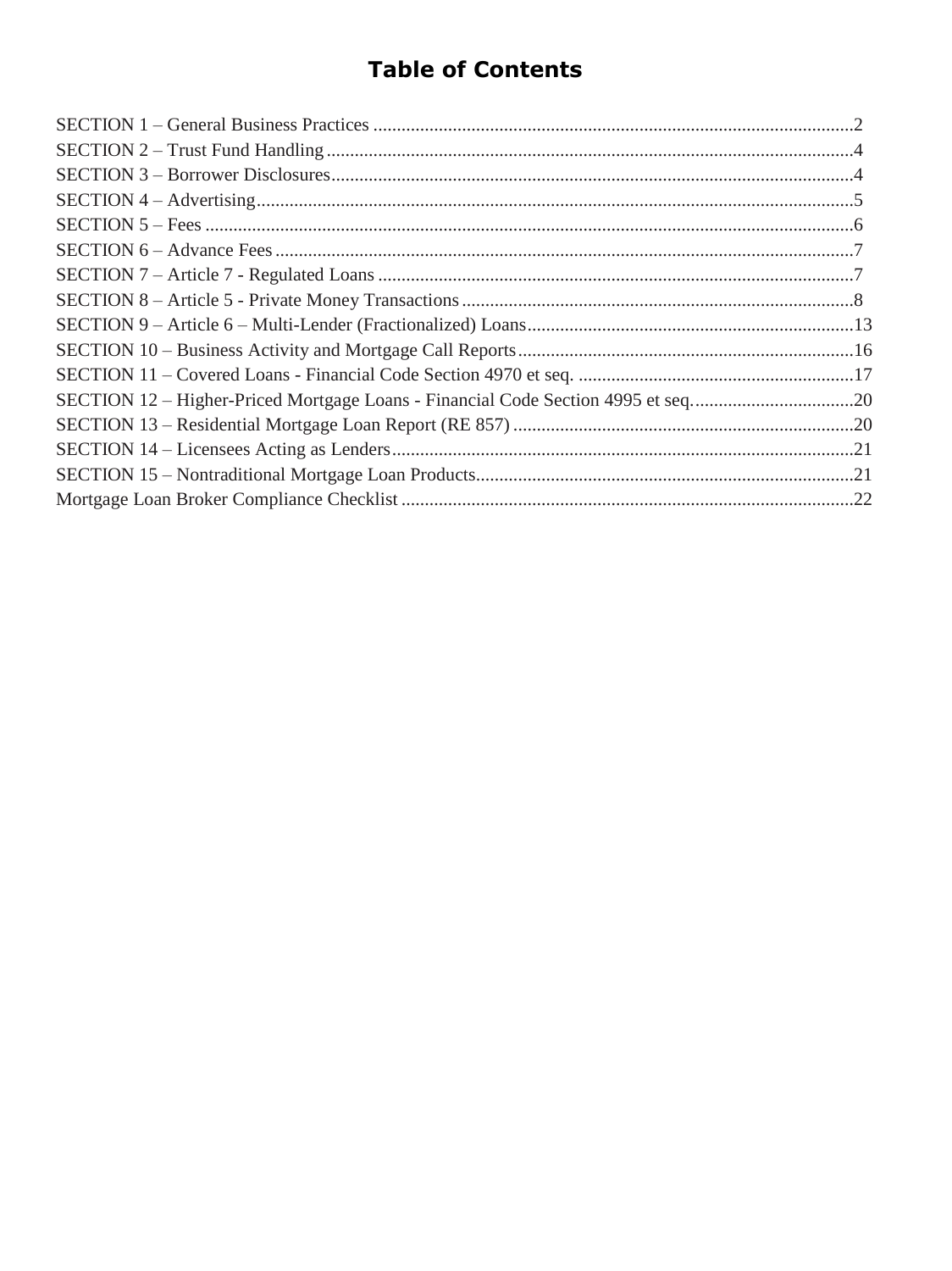requirements. It addresses many of the questions that are asked of Department staff. This Mortgage Broker Compliance Evaluation Manual was prepared primarily to assist the real estate broker who engages in mortgage loan activities to assess compliance with Department of Real Estate ("Department")

 If there is any conflict between this manual and the Real Estate Law and/or Regulations of the Real Estate Commissioner, the law and regulations will take precedence. This manual was not designed to include all of a **Introduction**<br>This Mortgage Broker Compliance Evaluation Manu<br>engages in mortgage loan activities to assess complia<br>requirements. It addresses many of the questions that<br>If there is any conflict between this manual and th broker's obligations and responsibilities under the Real Estate Law but rather as one of the tools to be used when reviewing business practices and record keeping procedures related specifically to a broker's mortgage loan activity. This manual should be used in conjunction with the Broker Compliance Evaluation Manual (RE 5), which covers broader licensing and compliance topics.

 Unless otherwise noted, all "Section" references are to the Business and Professions Code and "Regulation" references are to the Regulations of the Real Estate Commissioner. Applicable laws and regulations can be found in the Real Estate Law Book, available on the Department's Web site at www.dre.ca.gov.

Questions regarding information contained in this manual should be directed to the Department's Mortgage Loan Activities unit at (877) 373-4542.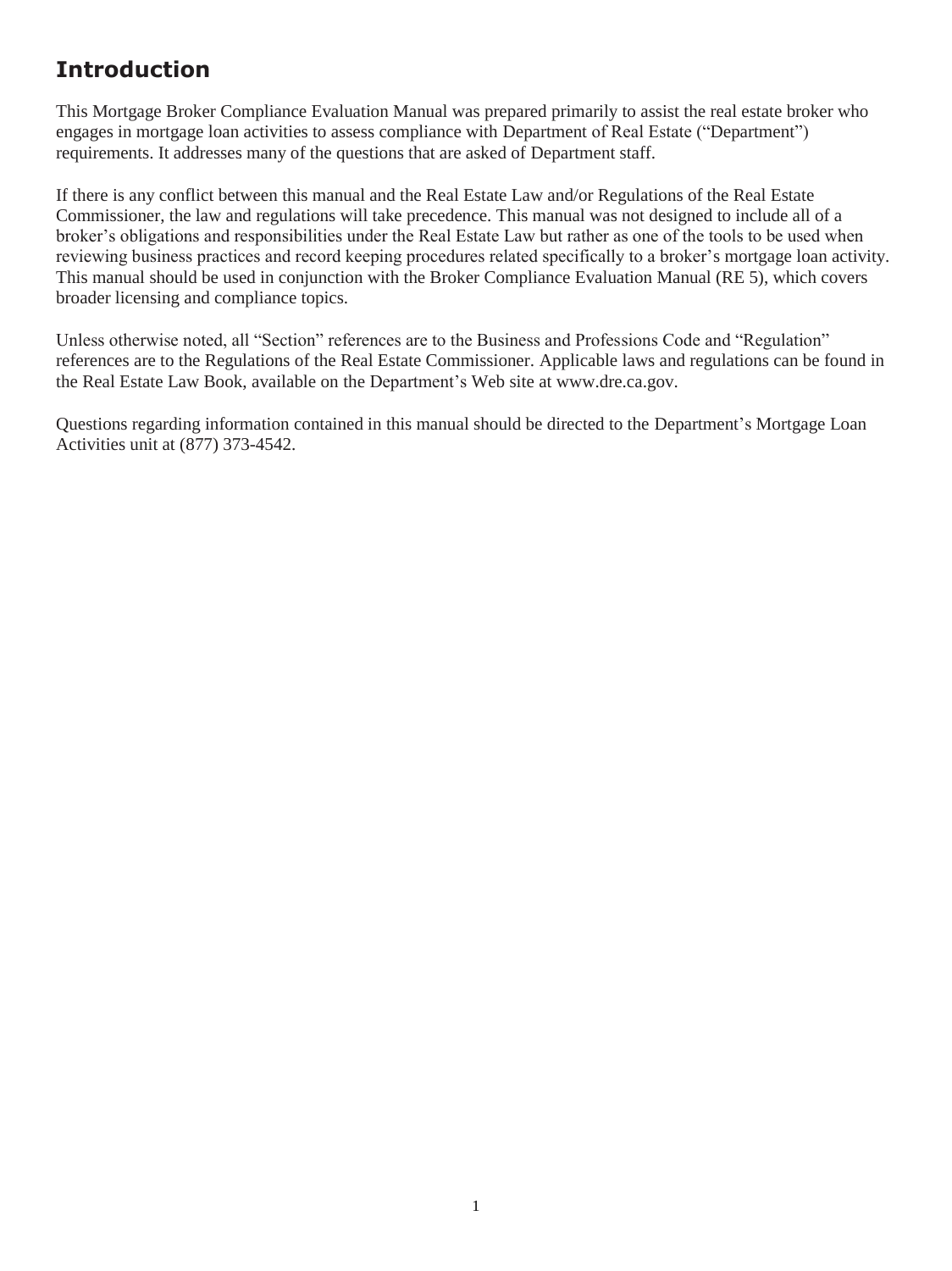## <span id="page-3-0"></span>**SECTION 1 – General Business Practices**

### **A. Is the broker properly licensed?**

### *Correct Procedure:*

A California real estate broker license is required in order to perform mortgage loan activities in California. In addition, in order to perform residential mortgage loan origination activities, mortgage loan originator endorsements to the real estate broker are required.

 such as the California Finance Lenders license and the California Residential Mortgage Lending license. For It should be noted there are other licenses that allow mortgage loan brokering under a limited set of circumstances information about these licenses, contact the California Department of Business Oversight.

Reference: Sections 10016, 10130, 10131, 10131.1, 10166.02

### **B. Are the broker's salespersons and broker-associates properly licensed?**

### *Correct Procedure:*

 All persons performing activities requiring a real estate license - which include soliciting or negotiating loans secured by real property or a business opportunity for compensation - must hold a valid real estate license. In addition, an approved mortgage loan originator endorsement to the real estate license is required in order to perform residential mortgage loan origination activities.

The broker should have some procedure in place to monitor the expiration dates of the licenses of all retained salespersons and broker-associates. Standard broker and salesperson licenses expire four years after issuance; mortgage loan originator license endorsements expire every December 31.

 renewal period simply allows the licensee to renew on a late basis; it does not allow the licensee to conduct licensed Once a license has expired, the licensee cannot perform licensed activity until the license has been renewed. The late activity during the late renewal period.

 compensation for performing any licensed acts who is not a licensed real estate broker at the time such compensation It is unlawful for any broker to retain or compensate, directly or indirectly, any person for performing licensed activity unless that person is a broker or a salesperson licensed to the broker. In addition, it is unlawful for any broker to retain or compensate, directly or indirectly, any licensee for engaging in any activity for which a mortgage loan originator endorsement is required if that licensee does not hold a mortgage loan originator license endorsement. A salesperson may not accept compensation for licensed activity nor pay compensation for licensed activity except through the broker under whom he is at the time licensed. It is a misdemeanor punishable by a fine of \$100 for each offense for any person, whether obligor, escrow holder, or otherwise, to pay or deliver to anyone is earned.

 residential mortgage loan transactions as defined in Financial Code Section 50003, where the lender is an A broker may employ non-licensed persons to assist in meeting the broker's obligations to his customers in institutional lender, provided the employee does not participate in any negotiations occurring between the principals. The broker must exercise reasonable direction, control, and supervision over the activities of non-licensed persons, withhold income taxes, and provide workers compensation insurance and unemployment insurance. Non-licensed persons may only be employed at a location licensed to the broker and perform those activities specifically described in Regulation 2841.

Reference: Sections 10015.3, 10016, 10130, 10131, 10133.1, 10137, 10138, 10139, 10166.02; Regulations 2756, 2841

### **C. Does the broker notify the Department of Real Estate upon the hiring and termination of salespersons and broker-associates?**

### *Correct Procedure:*

A broker shall notify the commissioner within five days of a salesperson or broker-associate's affiliation via a licensing change form signed by the broker and the salesperson, or broker-associate, or via the Department's eLicensing system at www.dre.ca.gov. The notice should include a certification by the salesperson or brokerassociate that the predecessor broker has notice of the termination of the relationship, or the predecessor broker may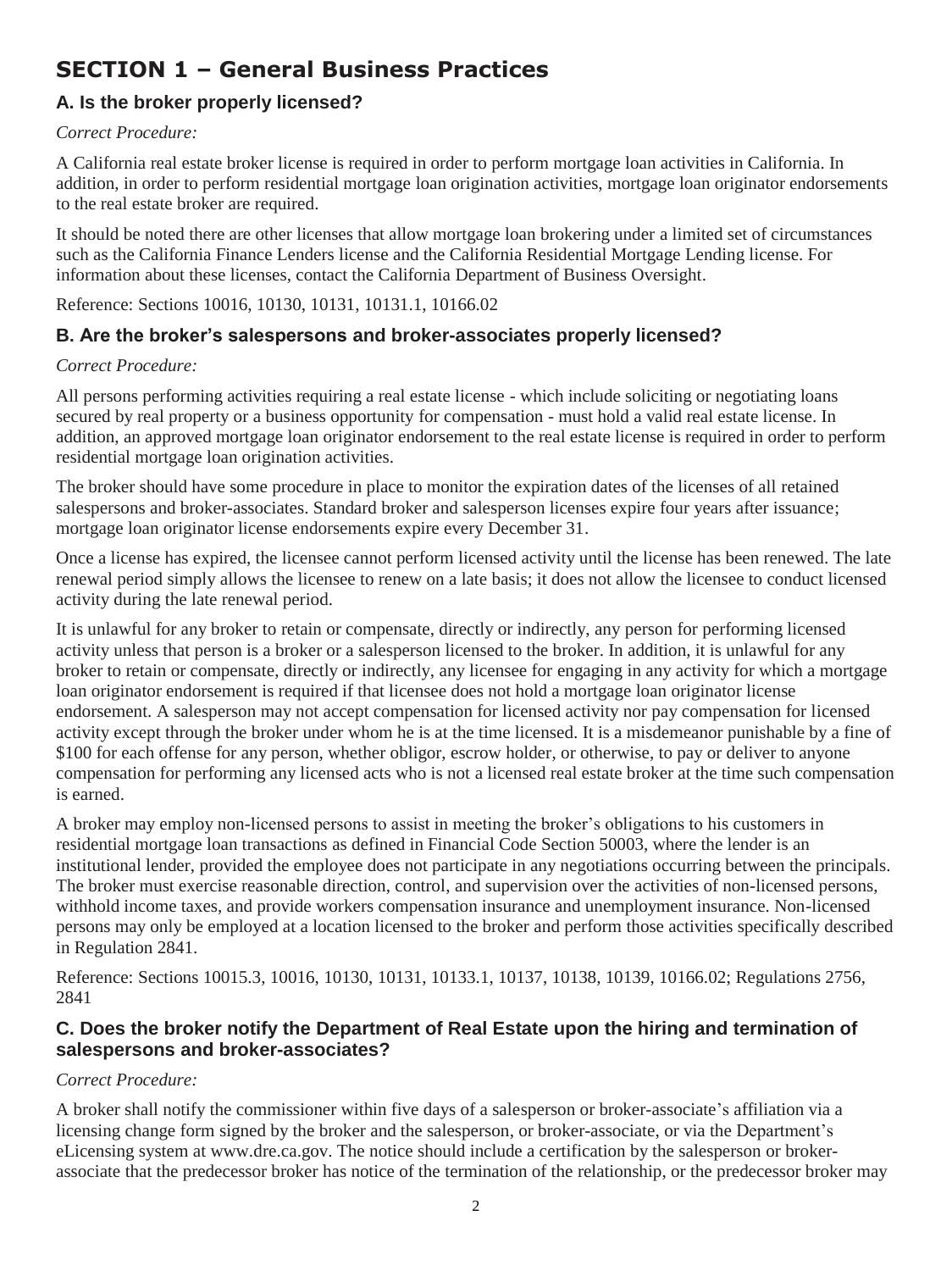give notice of the termination of the relationship if the change form is mailed to the commissioner not more than 10 days following such termination.

 Changes in affiliation must also be filed electronically through the Nationwide Mortgage Licensing System and Registry (NMLS) for salespersons and broker-associates who hold mortgage loan originator license endorsements.

Reference: Section 10161.8; Regulations 2752, 2758.5

### **D. Does the broker retain copies of all documents?**

### *Correct Procedure:*

A broker must retain copies of all documents related to transactions, trust accounts, and other documents executed or obtained by him in connection with any transaction for which a broker's license is required for a period of three years. The retention period shall run from the date of the closing of the transaction or from the date of the loan application if the transaction is not consummated. After reasonable notice, the books, accounts, and records shall be made available for audit, examination, inspection, and copying by a Department representative during regular business hours.

Three documents require retention for four years: self-dealing statements (Section 10231.2), investor qualification statements for a private money loan (Sections 10232.3(b) and 10238(f)), and the information used to determine investor suitability for private-money loans, which may include the Investor Questionnaire, RE 870 (Section 10232.45).

 of the files. The files must be stored in a "write once, read many" mode that cannot be erased or overwritten. Files may be stored electronically or digitally if the broker complies with the requirements described in Regulations 2729 and 2729.5. The broker must make the files available to the Department and must be willing to provide copies

Reference: Section 10148, 10231.2(b), 10232.3(b), 10232.45, 10238(f), Regulations 2729, 2729.5

### **E. Does the broker have a license for each business location?**

### *Correct Procedure:*

A broker is authorized to conduct business only at the address listed on the real estate license. If the broker maintains more than one place of business within the State, the broker must apply for and procure an additional license for each branch office so maintained. In addition, if a broker is performing residential mortgage loan origination activities from a branch office, the broker must have a branch office license endorsement.

Reference: Section 10163, Regulation 2758.5

### **F. Is the broker using a licensed fictitious name?**

### *Correct Procedure:*

A broker shall not use a fictitious name in the conduct of any activity requiring a real estate license unless the broker first obtains a real estate license bearing the fictitious name. A fictitious business name is frequently referred to as a "dba" (doing business as). If the broker conducts residential mortgage loan origination activities, the broker's NMLS record must reflect all fictitious business names used to conduct those activities.

### Reference: Section 10159.5; Regulations 2731, 2758.5

### **G. Do independent contractor processors and underwriters of residential mortgage loan transactions have a mortgage loan originator license endorsement?**

### *Correct Procedure:*

All independent contractor loan processors and loan underwriters must have mortgage loan originator license endorsements in conjunction with their real estate broker license.

Reference: Section 10166.02, 10166.03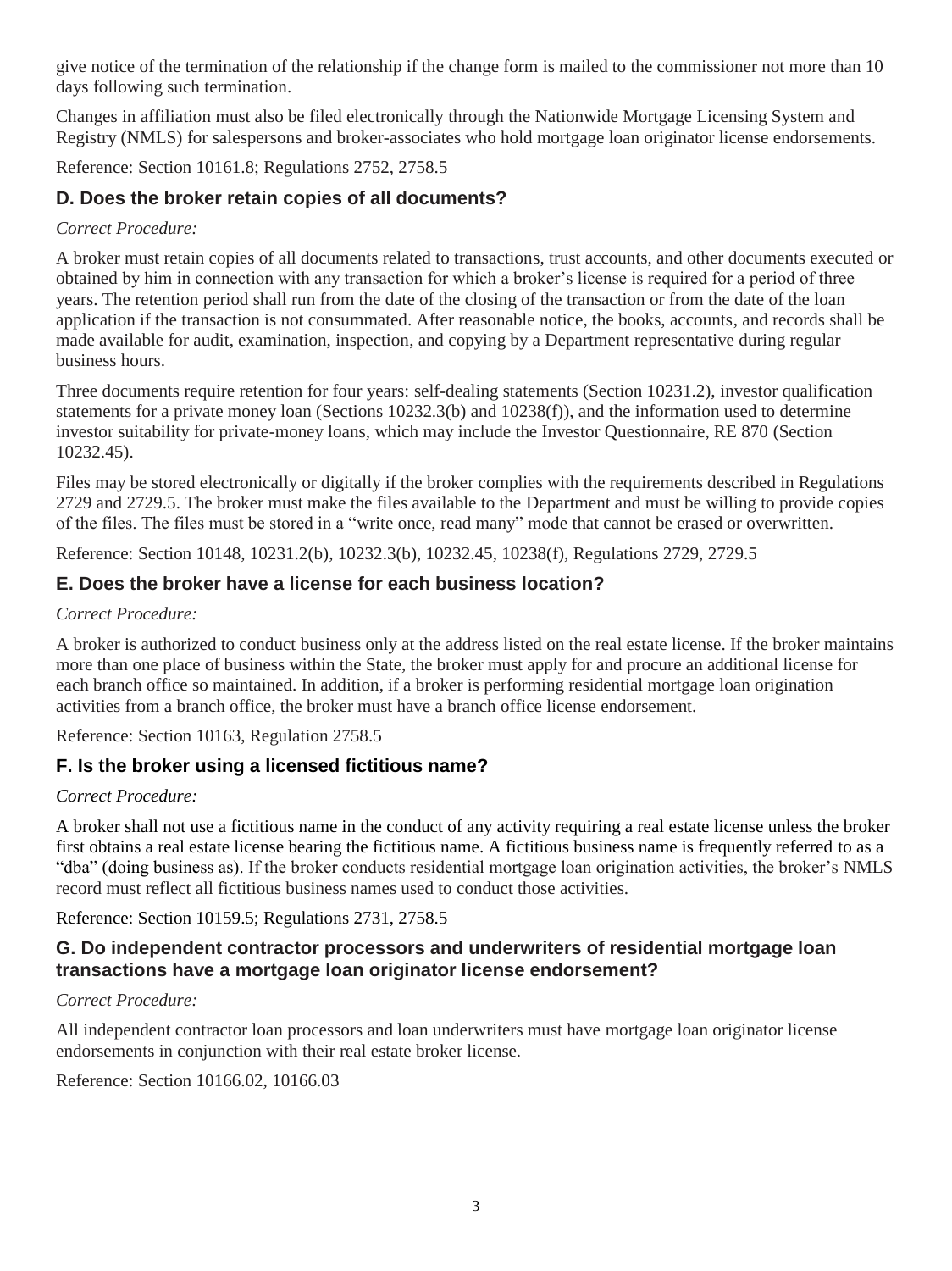### **Does the broker collect appraisal or credit report fees?**

### *Correct Procedure:*

Typically, the broker will collect an appraisal and/or credit report fee from the prospective borrower up front. These must be treated as trust funds unless the broker is being reimbursed for advancing payment of the fees to the vendors. The following rules will apply:

- <span id="page-5-0"></span>**SECTION 2 - Trust Fund Handling**<br> **Does the broker collect appraisal or credit report fees?**<br> *Correct Procedure:*<br> **Typically, the broker will collect an appraisal and/or credit report fee from the prospective bor<br>
must** 1. Funds received by the broker are not trust funds if they are reimbursing the broker for fees that the broker advanced for an appraisal or credit report on behalf of the borrower. If the broker has not advanced the funds and is receiving a check from escrow on behalf of the borrower to pay an appraiser or a credit reporting agency, the funds must be deposited to a trust account for payment to the vendor.
	- 2. There can be no markups of the fees. For example, if an appraisal costs \$250.00 and that is the amount advanced by the broker, a "reimbursement" for \$300.00 must be deposited to the trust account and the additional \$50.00 must be identified as an actual cost or expense of the loan.
	- paid to the vendor, subject to Department examination, so that it may be clearly established if the broker 3. The broker must keep clear general account records of the funds expended on behalf of the borrower and advanced funds to an appraiser or credit reporting agency for a specific borrower.
	- 4. There must be clear instructions from the beneficiary (borrower) to the broker authorizing the reimbursement to his general account. This may be contained in the escrow instructions signed by the borrower.

 The following compliance questions apply to brokers who collect appraisal or credit report fees in advance where the funds are negotiable by the broker. No other fees may be collected in advance without an approved advance fee agreement. (See Section 6.)

- 1. Is the bank account used for trust fund handling in the name of the broker as trustee?
- 2. Are control records complete and accurate?
- 3. Are the separate transaction records complete and accurate?
- 4. Is monthly reconciliation of the control records and separate records performed and documented?
- 5. Are trust funds deposited in a timely manner?
- 6. Are authorized signatories either licensed to the broker or unlicensed employees who are bonded or insured?
- 7. Are broker's funds separate from trust funds?

Reference: Section 10145; Regulations 2831, 2831.1, 2831.2, 2832, 2832.1, 2834, 2835

### **SECTION 3 - Borrower Disclosures**

### **A. Does the broker provide the required borrower disclosures in every transaction?**

### *Correct Procedure:*

1. In a transaction in which a broker is arranging a loan, a Mortgage Loan Disclosure Statement, Traditional (RE 882) or a Mortgage Loan Disclosure Statement (RE 883) must be provided within three days of receiving a completed, written loan application from prospective borrowers. A copy of the disclosure statement signed by the borrowers and the broker, or the broker's representative, must be retained by the broker for three years.

 #1. A nontraditional loan product is defined in Regulation 2842. See also Section 15 for additional compliance 2. When a transaction involves a nontraditional loan product, a Mortgage Loan Disclosure Statement, Nontraditional Mortgage Loan Product - One to Four Residential Units (RE 885) must be provided according to the same rules as in information on nontraditional loan products.

3. The disclosures must include the real estate broker's license number and NMLS unique identifier number.

 4. The disclosures must contain the amount of all compensation to be earned by the broker including the amount of any yield/spread premium or other rebates from the lender. The disclosures must also contain the Department's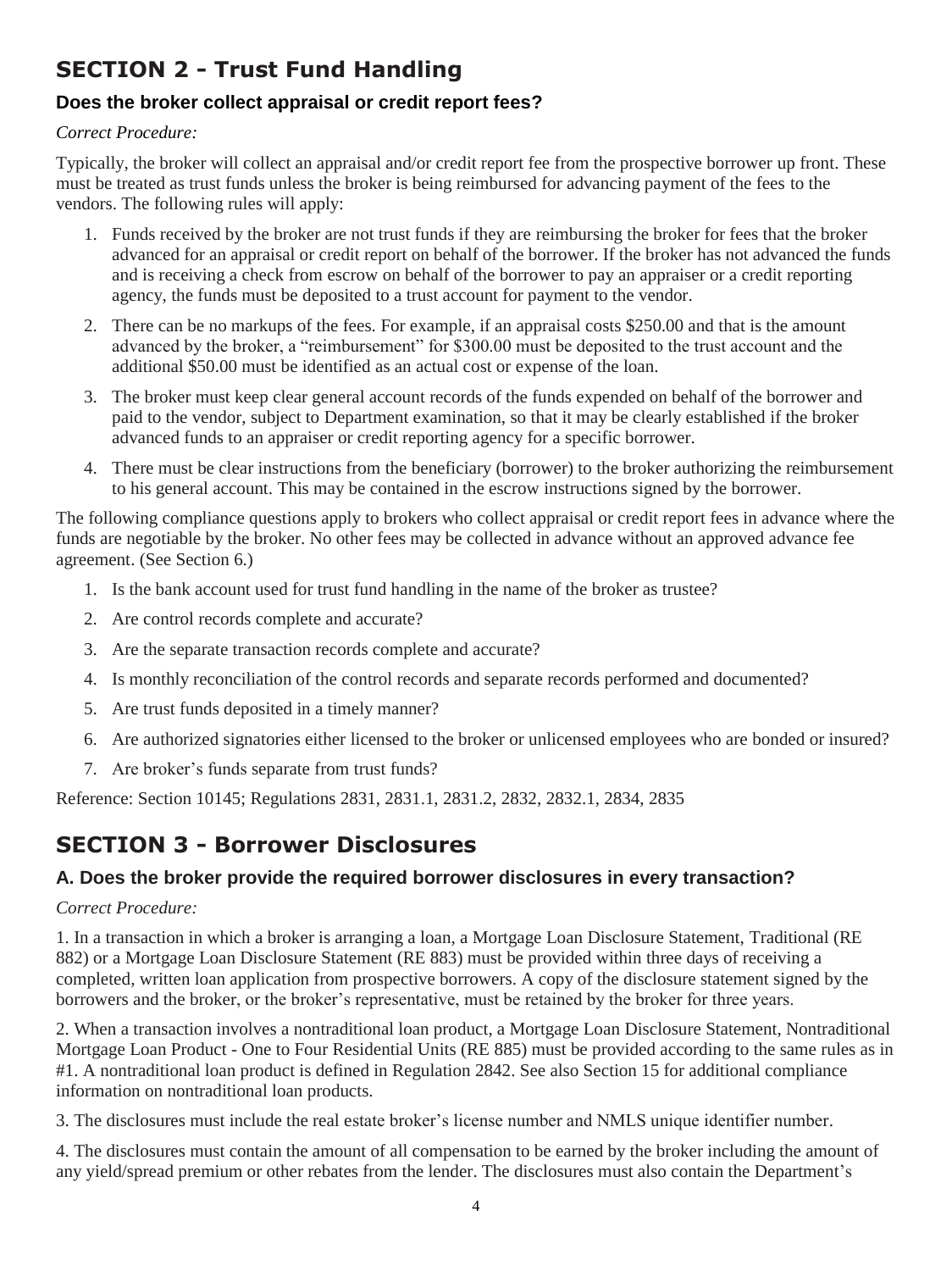<span id="page-6-0"></span>loan must be made to the borrowers in a timely manner.

\$30,000 or more or for a junior lien is \$20,000 or more, a "loan estimate" that meets the requirements of and is contemporaneously with the loan estimate – that includes a statement that the loan estimate does not constitute a loan Department of Real Estate's license information telephone number at 1-877-373-4542 or by visiting DRE's Web site licensing information telephone number. Disclosure of any material changes to the costs, expenses, or terms of the contrast in its determinitive related (non transaction where the principal conta meanon for a senior lie is 5. In the alternative, in a federally-related loan transaction where the principal loan amount for a senior lien is compliant with the TILA-RESPA Integrated Disclosure Rule will fulfill the requirement under B&P section 10240(c) and 10236.4 as long as the borrowers sign the loan estimate and are provided with a separate disclosure – commitment and that the borrower may check the license status of the broker and/or loan officer by calling the at [www.dre.ca.gov.](www.dre.ca.gov) If compensation that is paid by a source other than the borrower cannot be disclosed on the loan estimate, that compensation to be received by the real estate broker and/or loan originator may be disclosed on the separate disclosure. The broker must retain a true and correct copy of the disclosures as acknowledged by the borrowers for three years.

6. The broker must advise the borrowers whether or not the loan will be made with broker-controlled funds.

7. At the time of application, the broker must provide a Fair Lending Notice (RE 867A) to the prospective borrowers. The notice must also be posted in a conspicuous place for public inspection. A signed acknowledgement of receipt of the notice (RE 867A) should be retained by the broker for three years.

8. If the broker is making or arranging a "covered loan", the "Consumer Caution and Home Ownership Counseling Notice" is provided to the prospective borrowers no later than three business days prior to signing the loan documents. (See also Section 10 – Covered Loans.)

 Mortgage Loan Disclosure Statement must be provided to the borrowers in one of the appropriate languages in order 9. If the broker negotiates a loan primarily in Spanish, Chinese, Tagalog, Vietnamese, or Korean, a translated to comply with Civil Code Section 1632. Translated forms are available on the Department's Web site.

Reference: Sections 10176, 10236.4, 10240, 10240.3, 10241; Regulations 2840, 2840.1, 2842, 2842.5; Health and Safety Code Section 35830; Civil Code Section 1632

### **B. Is the broker representing a buyer or seller in a real estate transaction and also being compensated for obtaining the loan for the buyer?**

### *Correct Procedure:*

 estate transaction, the broker or his agent must make a written disclosure of the broker or agent's roles pertaining to If a broker or his agent will be arranging financing for a buyer and will also represent the buyer or seller in the real the transaction within 24 hours to all parties. In addition, the broker must disclose to the parties in the transaction the form, amount, and source of the compensation received or expected for the loan.

 Veterans Affairs (CalVet) to determine their rules regarding real estate sales and the arranging of Federal Housing The broker may wish to consult with the U.S. Department of Housing and Urban Development (HUD), U.S. Department of Veterans Affairs (VA), U.S. Department of Agriculture (USDA), and California Department of Administration (FHA) loans, VA, USDA, and CalVet loans, respectively.

Reference: Section 10177.6; Regulation 2904

### **SECTION 4 – Advertising**

### **Does the broker's mortgage loan advertising comply with the Department's advertising criteria?**

### *Correct Procedure:*

 1. No real estate licensee shall advertise, or cause to be advertised in any manner, any statement, or representation are false, misleading, or deceptive. The advertisement cannot contain any claims or representations that are with regard to rates, terms, or conditions for making, purchasing, or negotiating loans secured by real property that misleading or cannot be supported with satisfactory evidence to the Department.

 text (radio or television) a disclosure of the license under which the loan will be made or arranged with the licensee 2. Every advertisement disseminated primarily in California for a loan must include within the printed text or oral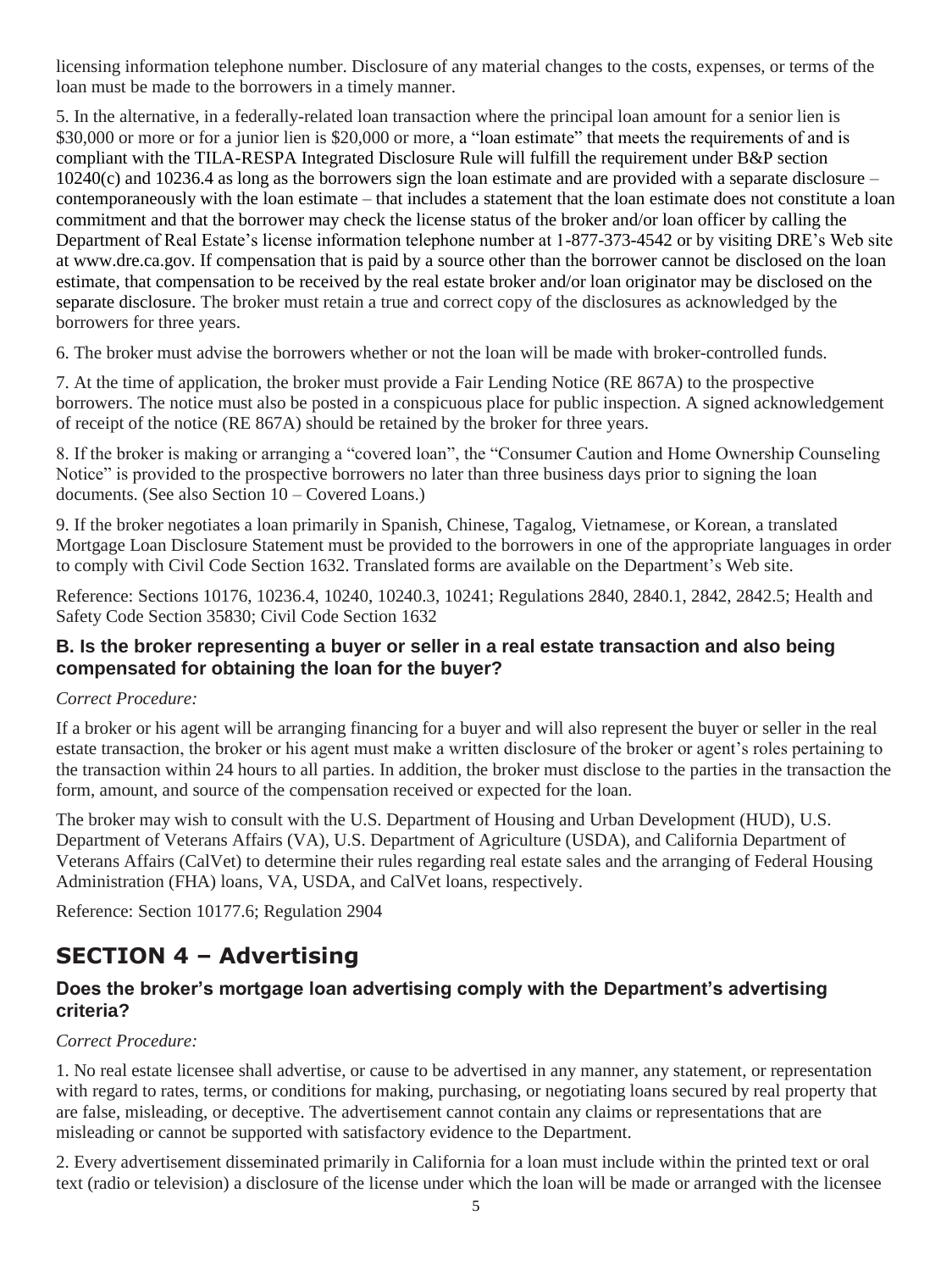<span id="page-7-0"></span> and broker's real estate license numbers and NMLS unique identifier numbers. The following are the approved the comma, and Department may be used instead of Bureau.) The type size of the license disclosure must be at least license disclosures: "Real Estate Broker, California Bureau of Real Estate" or "California Bureau of Real Estate, Real Estate Broker". ("California" may be abbreviated as "CA", "CAL", or "Calif", a dash may be used instead of as large as the smallest size type in the advertisement.

3. Advertisements to prospective lenders or note purchasers must include the broker license identification number.

4. When an advertisement contains a representation of an interest rate, the annual percentage rate must be disclosed in equally prominent type and font.

 loan is an adjustable rate loan, there must also be equally prominent disclosure of how long the initial interest rate is 5. When an advertisement contains a representation of a payment, all of the following must be included in equally prominent type and font: principal loan amount, interest rate, annual percentage rate, and term of the loan. When the in effect, how often and how much the interest rate and/or payments can change, and, if there is the potential for negative amortization (deferred interest), a statement to that effect. If the loan contains a provision for a balloon payment, the amount of the balloon payment must be disclosed in equally prominent type and font. There are additional rules for advertising payments on adjustable rate, interest-only or payment-option loans.

 6. When advertising a "low doc/no doc", "stated income", or similar loan product, there must be a statement that the product may have a higher interest rate, more points, or more fees than other products requiring documentation.

 7. When an advertisement offers a gift, premium, or rebate prospective borrowers, there must be a disclosure of all of the conditions that must be met in order to receive the gift, premium, or rebate. These inducements may not be offered to a prospective lender or note purchaser.

8. When advertising the sale of a note to prospective note purchasers, no specific yield may be indicated or implied without disclosure of the note interest rate and the discount from the remaining principal balance at which it is being offered for sale.

9. Regulation 2848 requires the Department to take such action as is appropriate to prevent or halt the publication of advertising that is false, misleading, or deceptive in and of itself or through the omission of information that would prevent it from being false, misleading, or deceptive. In addition to the actual text, consideration is given to such factors as format, pictorial display, and emphasis in determining whether an advertisement is likely to create a false impression. Real estate licensees must ensure that their advertising complies with Regulation 2848.

Brokers may submit their proposed mortgage loan advertisements on a voluntary basis to the Department for review and approval. The submission must include a Mortgage Loan Advertising Submittal (RE 884) signed by the broker or, if a corporate broker, the designated officer, a fee of \$40.00, and the proposed advertisement in triplicate. The submission may be made in person or by mail.

Reference: Sections 10140.6, 10235, 10235.5, 10236.1, 10236.4, 10240.3; Regulations 2770.1, 2773, 2847.3, 2848

### **SECTION 5 – Fees**

### **Does the broker fully disclose all fees, costs, and compensation?**

### *Correct Procedure:*

1. No costs and expenses of making a loan may be charged to a borrower that have not been paid, incurred, or reasonably earned by the broker. No fee may be charged as part of the costs and expenses of making a loan that exceeds the fee customarily charged for the same service or comparable service in the community where the service was rendered. If an escrow is conducted by a licensed escrow agent, title insurance company, bank or trust company, or a savings institution and a fee is charged to the borrower by the escrow depository for the service, no additional fee can be charged to the borrower by the broker, a salesperson licensed to the broker, or any entity controlled by the broker for services related to the escrow.

 2. A broker must disclose to the prospective borrowers all anticipated compensation, including yield/spread premiums, rebates, and other compensation, being paid from all sources, including from the borrower and the lender.

 3. A real estate licensee who acts as the agent for either party in a transaction for the sale, lease, or exchange of real property, a business opportunity, or a mobilehome and receives or anticipates receiving compensation for securing a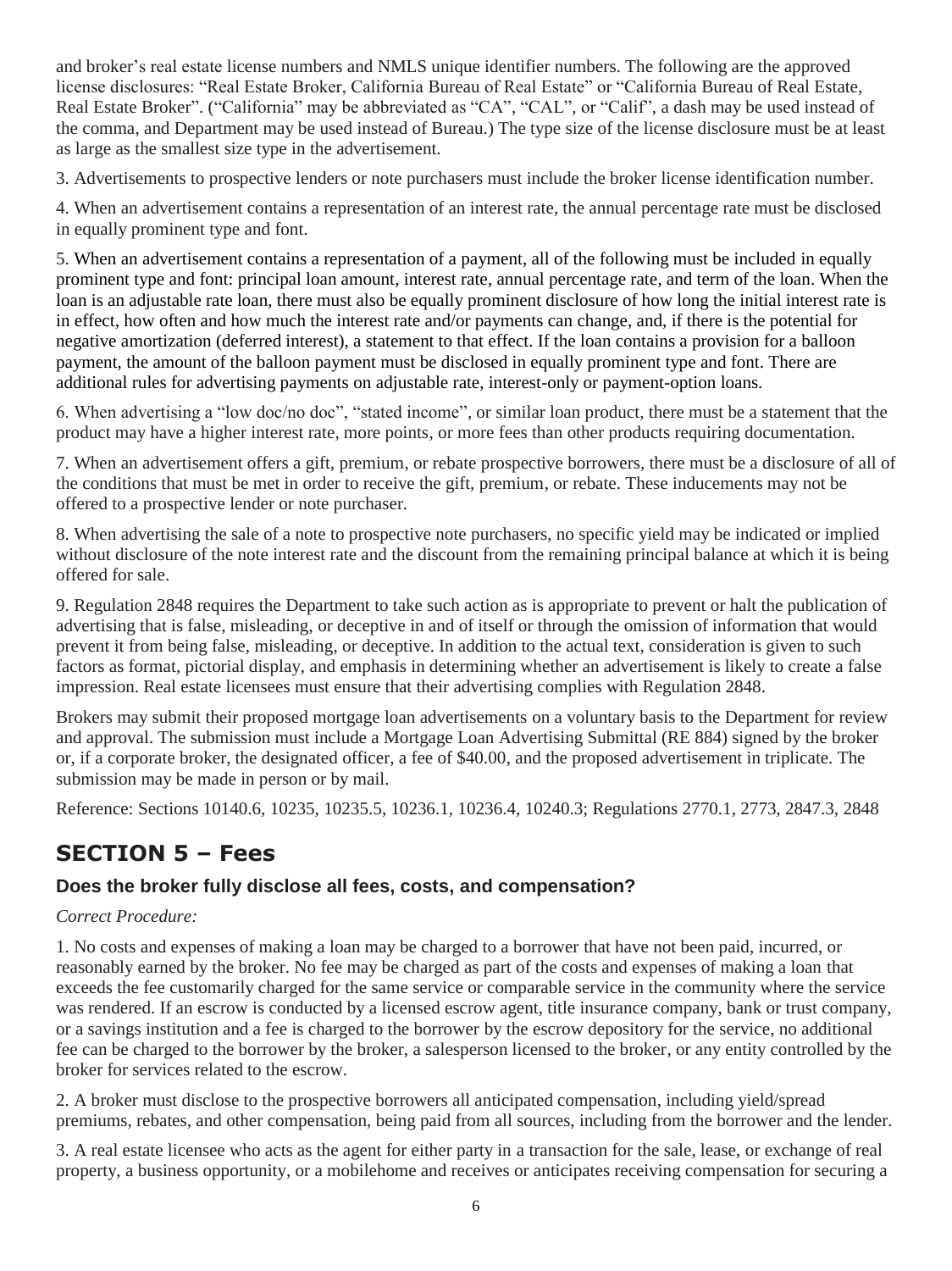<span id="page-8-0"></span>loan to finance the transaction, must disclose to the parties to the transaction, prior to closing, the form, amount and source of compensation received or expected.

Reference: Sections 10176(g), 10240; Regulations 2843, 2904

### **SECTION 6 – Advance Fees**

### **Does the broker collect any fees from prospective borrowers, other than for appraisals or credit reports, for any services that will be provided by the broker or others?**

### *Correct Procedure:*

 collected by a licensee for services requiring a real estate license, or for a listing, as that term is defined in Section 1. An advance fee is defined as "a fee, regardless of the form, that is claimed, demanded, charged, received, or 10027, before fully completing the service the licensee contracted to perform or represented would be performed". In a mortgage loan transaction, it is unlawful for a broker to collect a fee in advance for services to be rendered to a principal (client) without first submitting and obtaining approval of an advance fee agreement and related materials from the Department. This includes loan modification activities. As stated in Section 2 - Trust Fund Handling, a broker may collect a fee for an appraisal report and/or credit report in advance without having an advance fee agreement.

 must be provided to the principal at the end of each calendar quarter and when the contract has been completed. 2. When a broker collects an advance fee pursuant to an approved agreement, the fee must be held in a trust account and the funds remain the property of the principal (client) until the service or services are completed. An accounting

3. Real estate licensees are prohibited from claiming, demanding, charging, receiving, or contracting for an advance fee for residential loan modification or loan forbearance activities. Services or fees may not be separated for the purpose of avoiding the advance fee laws and prohibitions.

Reference: Sections 10026, 10085, 10085.5, 10085.6, 10131.2, 10146; Civil Code Section 2945; Regulations 2970, 2972

### **SECTION 7 – Article 7 - Regulated Loans**

With the exception of the disclosure statement requirement and rules regarding late charges and prepayment penalties, Article 7 only applies to bona fide senior liens under \$30,000 and bona fide junior liens under \$20,000, so called "regulated loans". NOTE: These rules may also apply to a "covered loan" discussed in Section 11.

### **Does the broker make or arrange loans secured directly or collaterally by liens on real property where the principal amount on a senior lien is less than \$30,000 or on a junior lien is less than \$20,000?**

### *Correct Procedure:*

any parcel containing four or fewer residential buildings. 1. With the exception of the disclosure statement requirement (see Section 3 – Borrower Disclosures), Article 7 applies only to loans secured by a dwelling which is defined as a single dwelling in a condominium or cooperative or

2. The broker must provide the Mortgage Loan Disclosure Statement (RE 882, RE 883, or RE 885 as applicable) or alternative disclosure statements to the borrowers. (See Section 3 – Borrower Disclosures.)

 3. The maximum amount of all costs and expenses for obtaining the loan, not counting actual charges for title insurance and recording fees, cannot exceed 5% of the principal amount of the loan or \$390 if the 5% amount is less than \$390. In no event can the fees exceed \$700. Only costs and expenses that have actually been paid, incurred, or reasonably earned by the broker can be charged to the borrower.

4. The maximum commissions that can be charged are determined by the lien priority and loan term as follows:

- For a senior lien, 5% of the principal amount of the loan if the term is less than three years, and 10% if the term is for three years or more.
- For a junior lien, 5% of the principal amount of the loan if the term is less than two years, 10% if the term is two years but less than three years, and 15% if the term is three years or more.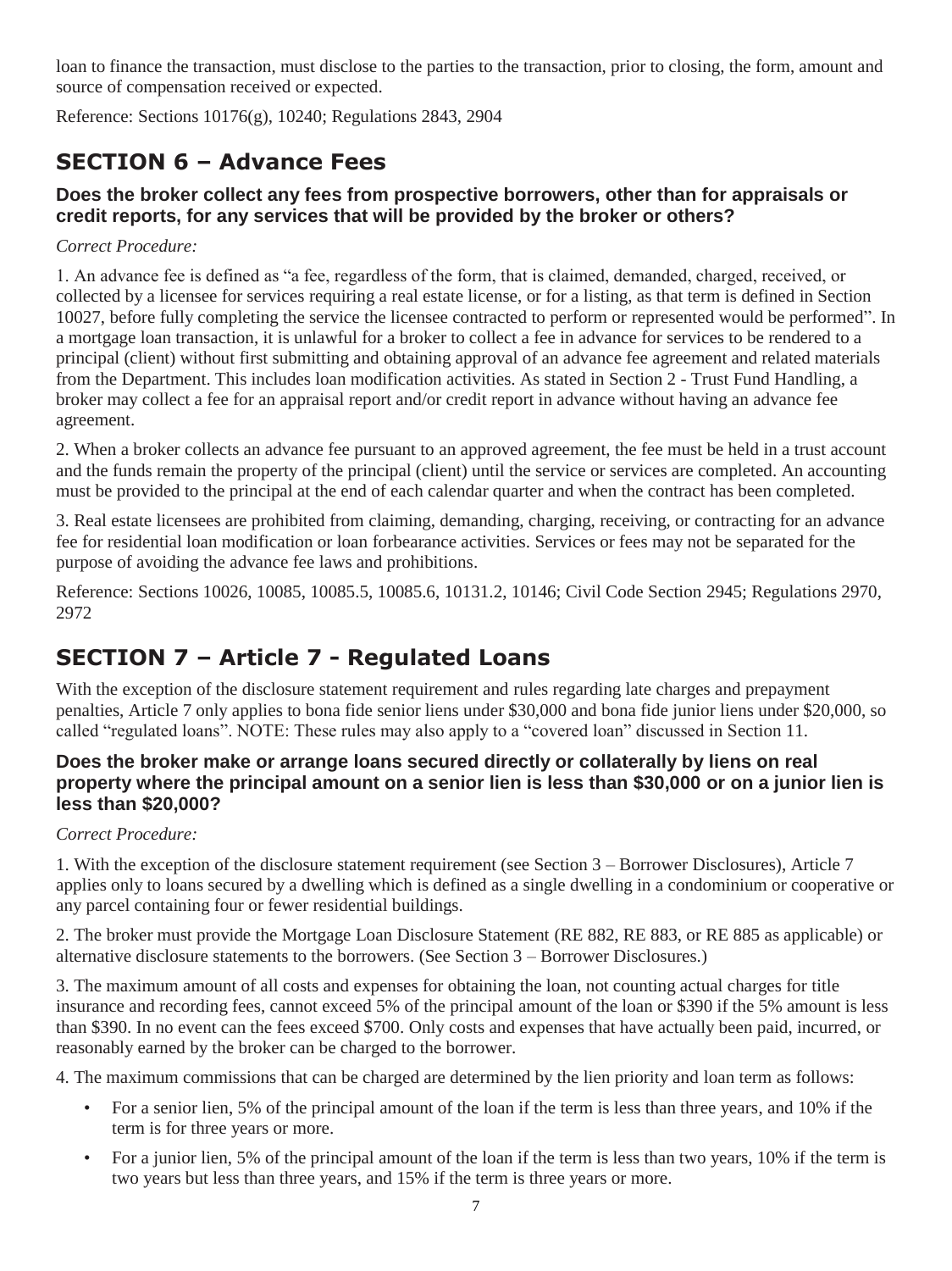<span id="page-9-0"></span>5. The purchase of credit life or credit disability insurance cannot be a condition of making the loan.

6. If the property securing the loan, either directly or collaterally, is an owner-occupied dwelling of less than three units and is not a note given back to the seller by the purchaser, then no payment that is more than twice the amount of the smallest payment can be due in less than 73 months; therefore, the installment payments must be substantially equal for an owner-occupied dwelling loan with a term of six years or less.

7. If the property securing the loan, either directly or collaterally, is not a note given back to the seller by the purchaser and is not an owner-occupied dwelling of less than three units, then no payment that is more than twice the amount of the smallest payment can be due in less than three years; therefore, the installment payments must be substantially equal for loan on an owner-occupied dwelling of less than three units.

 8. A late charge cannot be more than 10% of the principal and interest installment due except that a minimum of \$5 can be charged if the late charge would be less than \$5. No charge can be imposed more than once for the same late payment. A late charge cannot be imposed if the payment is made within 10 days of its scheduled date. For a balloon payment, the late charge cannot be more than that assessed for the largest single monthly payment other than the balloon payment. A late charge for a balloon payment can be imposed for each month the balloon payment is past due.

 of that amount can be subject to a charge of not more than six months' advance interest. 9. A prepayment penalty on a loan secured by a single-family, owner-occupied dwelling can be charged only if the prepayment is made within seven years of the date the loan was executed. A prepayment not exceeding 20% of the unpaid balance of the loan can be made without penalty in any 12-month period, and any prepayment made in excess

Reference: Sections 10240, 10240.1, 10240.2, 10240.3, 10241, 10241.1, 10242, 10242.5, 10242.6, 10244, 10244.1, 10245; Regulations 2840, 2840.1, 2843

### **SECTION 8 – Article 5 - Private Money Transactions**

serviced pursuant to a permit issued by the Department of Business Oversight pursuant to the Corporate Securities Article 5 does not apply to the negotiation or sale of notes that were created for the purpose of financing the sale or exchange of real property where the broker acted as an agent, was not a party to the transaction, and where the required disclosures were given to each party to the transaction. The provisions of Article 5 dealing with "threshold" reporting, loan servicing agreements, and the delivery of appraisals do not pertain to transactions where the lenders/purchasers are institutional lenders or investors or where the note or sale is negotiated or the loan is being Law of 1968.

### **Does the broker arrange loans for, sell existing notes to, or service loans for private individual, non-institutional lenders or note-purchasers?**

### *Correct Procedure:*

1. Pooling of loan funds – Except as authorized by a permit from the Department of Business Oversight pursuant to the Corporate Securities Law of 1968, funds accepted by the broker from a lender/purchaser or caused to be deposited into an escrow from a lender/purchaser must be for a specific loan transaction. Payments of loan funds payable according to the terms of a note secured by real property or by a real property sales contract, including payoffs, cannot be retained by a broker for more than 25 days without a written agreement with the lender/purchaser.

 statement, without the investor's signature, to the Department. The completed disclosure is sent along with a investor or the execution of any agreement obligating the investor to make the loan or purchase the note. The disclosure statement must be signed by the prospective lender/purchaser, and an exact copy must be retained by the 2. Self-dealing - When a broker, or a salesperson acting on behalf of a broker, solicits funds from a prospective lender or note purchaser for a purchase or loan transaction that will directly or indirectly benefit the broker (so-called self-dealing), certain rules must be followed. Prior to making the solicitation or presenting the investor with the Lender/Purchaser Disclosure Statement (LPDS), the broker must first submit a complete copy of the disclosure statement that it is being submitted pursuant to Section 10231.2. (Self-dealing does not include transactions where the broker is benefiting only from the commissions, costs, or expenses of making or arranging a loan.) The broker must then provide the investor with the completed LPDS not less than 24 hours before receiving any funds from the broker for four years.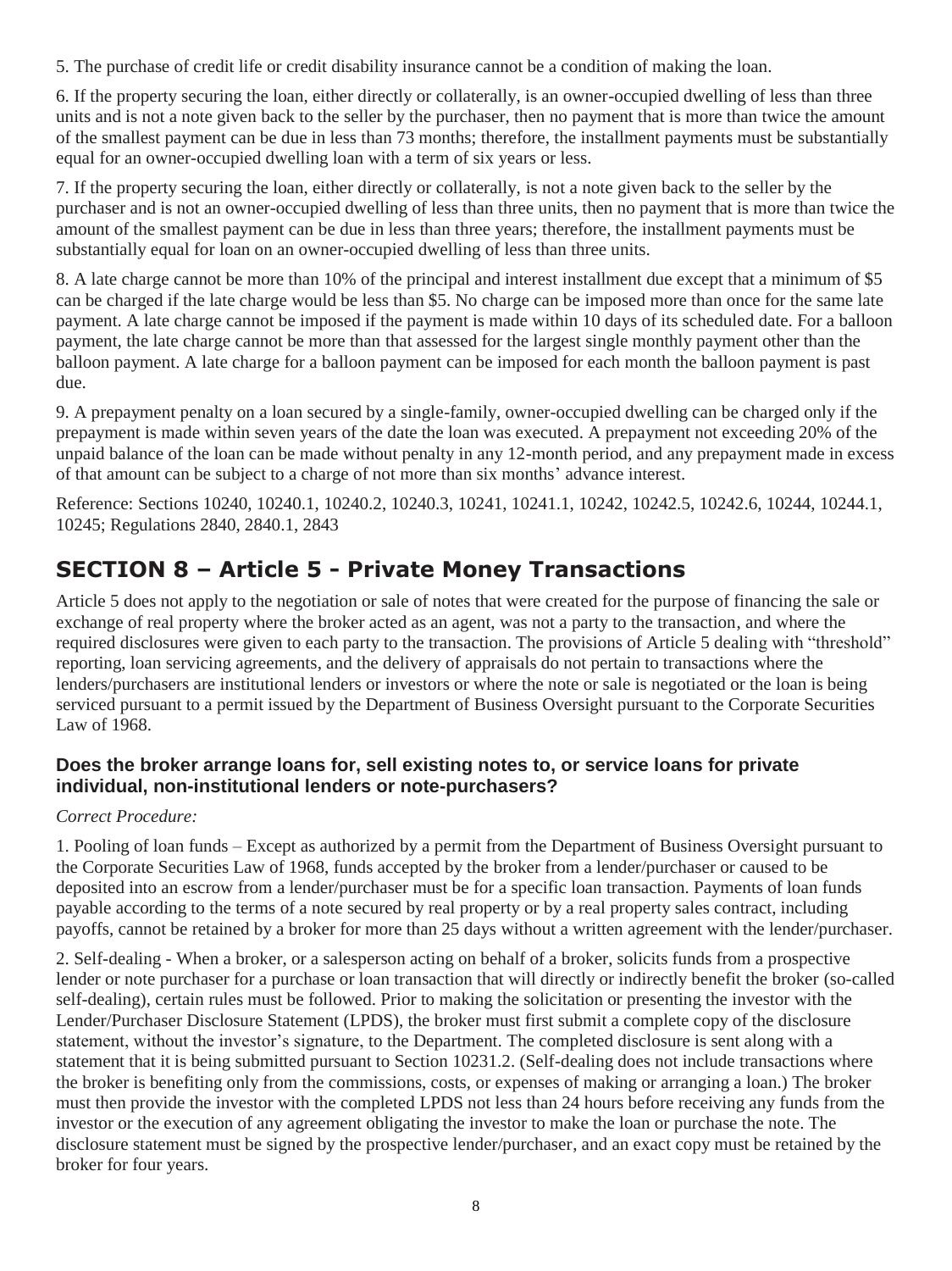3. Threshold reporting – Brokers who meet the "threshold" reporting criteria are required to submit specified quarterly and annual reports to the Department. There are several ways for a broker to meet the reporting criteria as follows:

- Negotiation of 10 or more of the following transactions in an aggregate amount of more than \$1 million in a successive 12-month period:
	- o loans secured directly or collaterally by liens on real property or business opportunities as an agent of another
	- real property or business opportunities as an agent of another or others o sales or exchanges of real property sales contracts or notes secured directly or collaterally by liens on
	- o sales or exchanges of real property sales contracts or notes secured directly or collaterally by liens on real property or business opportunities as the owner of those notes or contracts
- (beneficiaries) of notes secured directly or collaterally by liens on real property, owners of real property sales Making collections of payments in an aggregate amount of \$250,000 or more on behalf of owners contracts, or both in a successive 12-month period
- (borrowers) of notes secured directly or collaterally by liens on real property, lenders of real property sales Making collections of payments in an aggregate amount of \$250,000 or more on behalf of obligors contracts, or both in a successive 12-month period
- Negotiation of a combination of two or more new loans, sales, or note or real property sales contract exchanges in an aggregate amount of more than \$250,000 in any successive three months or a combination of five or more new loans, sales, or exchanges in an aggregate amount of more than \$500,000 in any successive six months

\$15 million and where the loan or sale is not negotiated or the note is not serviced under the authority of a permit issued by the Department of Business Oversight pursuant to the Corporate Securities Law of 1968. Within 30 days of meeting any of the above criteria, the broker must submit a Threshold Notification (RE 853) to the Department. The "threshold" reporting criteria apply only to transactions where the prospective lender/purchaser is a private individual investor or trustees of a pension, profit-sharing, or welfare fund with a net worth of less than

 days of meeting the criteria, the broker shall be assessed a penalty of \$50 per day for each additional day the notification is not received for the first 30 days and then a penalty of \$100 per day not to exceed \$10,000 until the If a broker who meets the threshold reporting criteria fails to notify the Department in writing of that fact within 30 Department receives written notification. The notification must also be submitted when a broker will no longer meet the above reporting criteria.

 4. Threshold reports – Brokers who meet the above criteria must submit quarterly and annual reports to the Department based on their fiscal year as follows:

- notary. If the broker's fiscal year ends between November 30 and the last day of February, then the Trust • Within 90 days after the end of the broker's fiscal year, an independent California-licensed accountant's report of a review of trust funds (Trust Account Review). If a broker did not collect trust funds during the entire fiscal year, the broker may submit a Trust Fund Non-Accountability Report (RE 854) signed before a Account Review shall be due no later than May 31 of each calendar year.
- Within 90 days after the end of the broker's fiscal year, a Business Activity Report (online RE 881) that reports the broker's business activities during the fiscal year.
- Report (RE 855), a Trust Fund Bank Account Reconciliation (RE 856), and the bank statement for the last month of the fiscal quarter. If the broker did not collect trust funds during a fiscal quarter, the broker shall • Within 30 days after the end of each of the first three of the broker's fiscal quarters, a Trust Fund Status submit a Trust Fund Non-Accountability Report (RE 854) for that fiscal quarter.

 If the broker fails to submit any of the above reports by the established due date or within any additional time as the Department may allow for good cause, the Department may conduct an audit of the brokers books and records and prepare the reports at a cost to the broker of one and a half times the cost of conducting the audit and preparing the reports.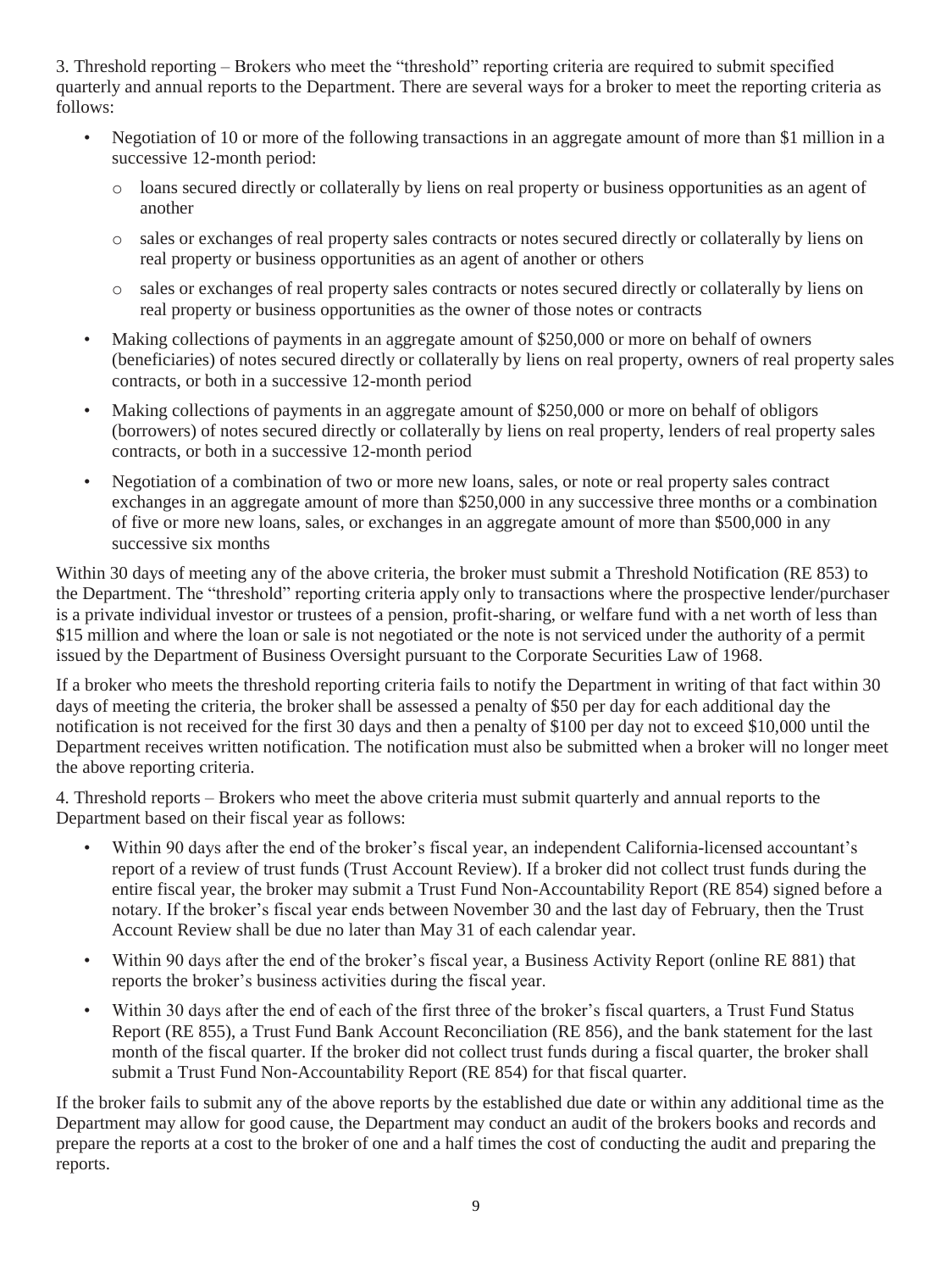5. Investor suitability - The broker must make reasonable efforts to ensure investor suitability by making certain:

- the investor has the capacity to understand the fundamental aspects of the investment;
- the investor can bear the economic risk of the investment; and
- the investment is suitable and appropriate for the investor.

The broker must obtain from the investor at least the age, investment objective, investment experience, income net worth, financial situation, and other investments of the investor.

A broker can be deemed to have complied with the investor suitability determination requirement by:

- having the investor complete the Investor Questionnaire, RE 870, and
- using the information from the questionnaire as an aid in the broker's determination of investor suitability.

The completed questionnaire should be obtained from each investor at least two business days – and not more than one year – prior to completing each sale. After obtaining an initial questionnaire, any subsequent questionnaire from the same investor need only reflect any updates from the immediately preceding questionnaire.

 6. Disclosure statements – When soliciting or negotiating the arrangement of a loan or sale of a note, a broker must licensed to the broker, and must be retained for a period of three years. There are separate versions of the LPDS for provide the prospective investor with a LPDS (RE 851) as early as practicable and before the receipt of funds by or on behalf of the investor. The LPDS must be signed by the lender/purchaser and by the broker, or a salesperson the arrangement of a loan, the sale of a note, or the collateral assignment of a note. Each must be fully completed with the required information in order for the lender/purchaser to be able to make an informed decision whether or not to make the loan or purchase the note. Each disclosure must contain the real estate broker's license identification number if an individual broker or the corporation's license identification number if a licensed corporation. The prospective lender/purchaser is entitled to a copy of a written, independent appraisal. On a case-by-case basis, the investor may waive his right to the appraisal in writing. In that case, the broker must provide the investor with a written estimate of the fair market value of the property securing the loan supported by objective data.

The LPDS is not required with respect to the following persons:

- • The prospective purchaser of a security offered under the authority of a permit issued by the Department of Business Oversight pursuant to the Corporate Securities Law of 1968 which requires that each prospective purchaser be given a prospectus or other approved disclosure statement.
- The seller of real property carrying back all or part of the purchase price.
- The prospective purchaser of a security offered pursuant to a Department of Business Oversight regulation granting an exemption from qualification of the offering if one of the conditions is that each prospective purchaser be given a prescribed disclosure statement before becoming obligated to purchase the security.
- The prospective lender or purchaser is a bank, savings institution, finance lender, or other institutional lender or investor or is a licensed residential mortgage lender.
- A licensed real estate broker selling all or part of the note to a person that is not required to receive a LPDS.

 sign a specified statement which must be retained by the broker for a period of four years. 7. Maximum number of investors and investor qualification statements - The notes or interests cannot be sold to more than 10 persons who meet one or both of the qualifications based on income or net worth. The person must

8. Maximum loan to value ratios, construction loans - The aggregate principal amounts of the notes or interests sold, including the balance of any senior encumbrances, are subject to maximum loan to value percentages. The percentages are based on the current market value of the property as determined by the broker or appraiser as required by Section 10232.6. This amount can be exceeded if mortgage insurance is obtained through a licensed insurer for the benefit of the holders of the notes or interests. The maximum loan to value percentages are:

- Single-family, owner-occupied 80%
- Single-family, not owner-occupied  $75\%$
- Commercial and income-producing properties 65%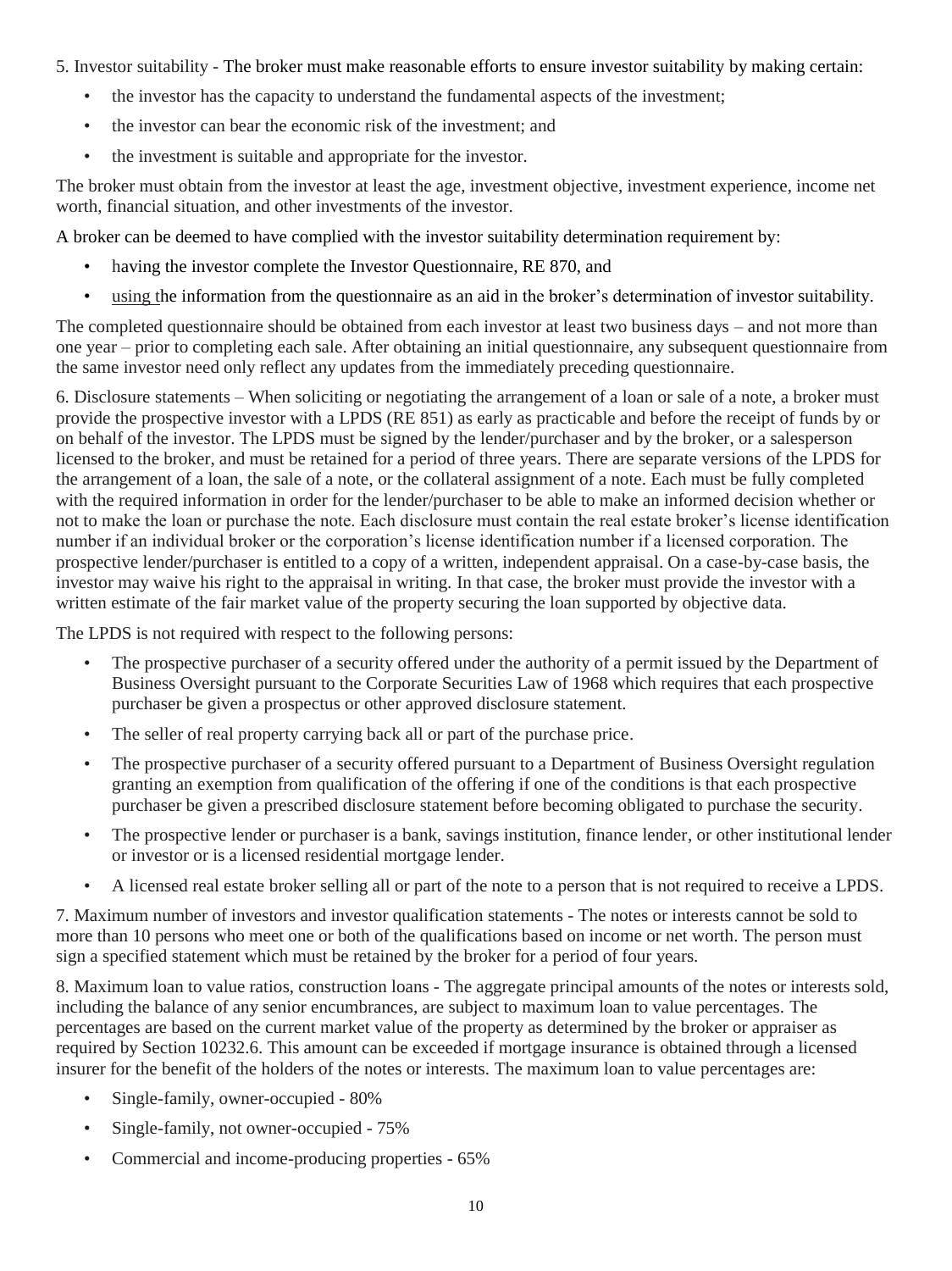- Single-family residentially zoned lot or parcel which as installed offsite improvements including drainage, curbs, gutters, sidewalks, paved roads, and utilities as required - 65%
- Land that produces income from crops, timber, or minerals  $60\%$
- Land that is not income producing but has been zoned for commercial or residential development 50%
- Other real property 35%

 The percentages above can be exceeded when and to the extent that the broker determines that exceeding the the current market value plus any insured amount as described above. The broker must keep a written statement of percentages is reasonable and prudent considering all relevant factors pertaining to the property; however, in no event can the aggregate principal amounts of the notes or interests sold, including any senior encumbrances, exceed 80% of the current market value of improved real property or 50% of the current market value of unimproved real property, except in the case of a single-family zoned lot or parcel as described above which cannot exceed 65% of the material considerations and facts he relied upon in the transaction file. Either a copy of the statement or the information in the statement must be in the LPDS. A copy of the appraisal or broker's evaluation for each parcel or property securing the note must be delivered to each purchaser, and the broker must advise each purchaser of his right to receive a copy.

For construction and rehabilitation loans, the term "current market value" may be deemed the value of the completed project where the amount withheld for construction or rehabilitation at the start of the project exceeds \$100,000 if all of the following safeguards are met:

- An independent neutral third-party escrow holder is used for all deposits and disbursements.
- • The loan is fully funded, with the entire amount to be deposited in escrow prior to recording the deed of trust.
- A comprehensive, detailed draw schedule is used to ensure proper and timely disbursement to allow for completion of the project.
- person who certifies that the work completed to date meets the related codes and standards and that the draws The disbursement draws from the escrow account are based on verification from an independent qualified were made in accordance with the construction contract and draw schedule. ("Independent qualified person" means a person who is not an employee, agent, or affiliate of the broker and who is a licensed architect, general contractor, structural engineer, or active local government building inspector acting in his official capacity.)
- An appraisal is completed by a qualified and licensed appraiser in accordance with USPAP.
- The documentation includes a detailed description of actions that may be taken in the event of a failure to complete the project, whether the failure is due to default, insufficiency of funds or other causes.
- The entire amount of the loan does not exceed \$2,500,000.

all of the following safeguards are met: For construction and rehabilitation loans, the term "current market value" may be deemed the value of the completed project where the amount withheld for construction or rehabilitation at the start of the project is \$100,000 or less if

- The loan is fully funded, with the entire amount to be deposited in escrow prior to recording the deed of The loan is fully funded, with the entire amount to be deposited in escrow prior to recording the deed of trust.
	- A comprehensive, detailed draw schedule is used to ensure proper and timely disbursement to allow for completion of the project.
	- An appraisal is completed by a qualified and licensed appraiser in accordance with USPAP.
	- The documentation must include a detailed description of actions that may be taken in the event of a failure to complete the project, whether the failure is due to default, insufficiency of funds or other causes.
	- The entire amount of the loan does not exceed \$2,500,000.

9. Servicing agreements – A real estate broker who undertakes to service a promissory note secured directly or collaterally by a lien on real property or a real property sales contract must have the written authorization of the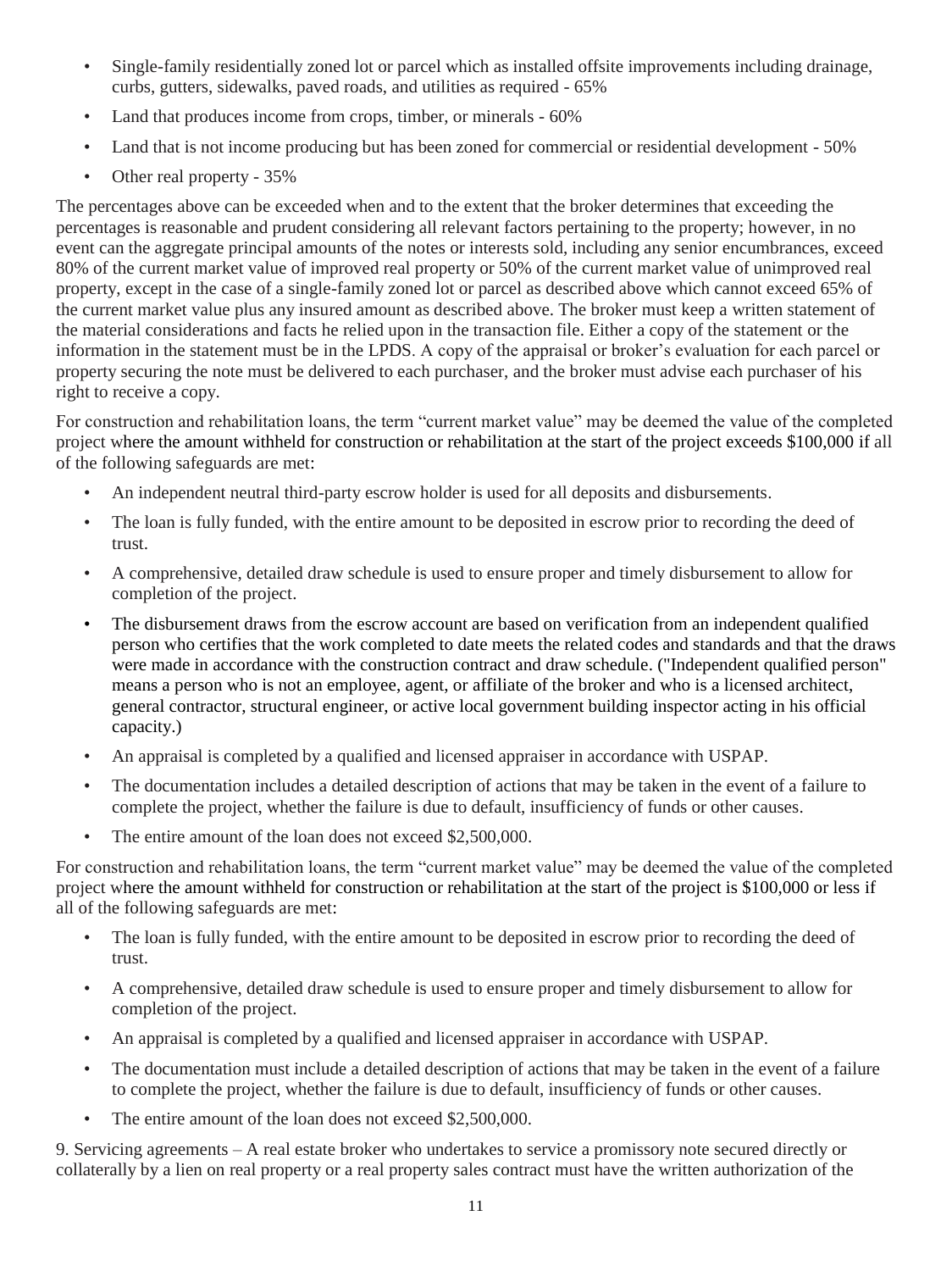- The terms of the servicing agreement must satisfy all the requirements of Section  $10238(k)(1)$ ,  $(2)$ ,  $(4)$ , and (5).
- The licensee must provide the lender with the following accountings that identifies the person who holds the original note or contract and deed of trust:
	- o An accounting of the unpaid principal balance at the end of the year
	- o An accounting of collections and disbursements received and made during each year
- The licensee must provide the lender or note owner written notification within 15 days of any of the following:
	- o The recording of a notice of default
	- o The recording of a notice of trustee sale
	- shall also indicate any further transfer or delivery instructions o The receipt of any payment constituting an amount greater than or equal to five monthly payments, together with a request for partial or total reconveyance of the real property, in which case the notice
	- o The delinquency of any installment or other obligation under the note or contract for over 30 days

borrower, lender, or note owner that complies with the following:<br>
• The terms of the servicing agreement must satisfy all the n<br>
(5).<br>
• The licensee must provide the lender with the following ac<br>
original note or contrac 10. Advancing funds – If a broker is servicing a note secured by real property on behalf of a mortgagee, beneficiary, or note owner and causes funds other than funds received from the obligor (borrower) to be applied toward a payment to protect the security of the note being serviced, including a payment on a senior lien, the broker shall give written notice to the mortgagee, beneficiary, or note owner of the date and amount of the payment, the name of the person to whom the payment was made, the source of the funds, and the reason for making the payment. The notice must be made no later than 10 days after making the payment.

11. Loan servicing – For the purposes of the California Commercial Code, if a broker arranges or sells a note secured by real property, or any interest therein, and then undertakes to service the note on behalf of the lender or purchaser, delivery, transfer, and perfection shall be deemed complete even if the broker retains possession of the note or collateral instruments as long as the deed of trust or assignment of deed of trust in favor of the lender or purchaser is recorded in the office of the county recorder in the county in which the securing property is located and the note is made payable to the lender or is endorsed or assigned to the purchaser.

 licensee must cause the deed of trust to be recorded in the name of the beneficiary or the beneficiary's nominee. The 12. Recordation of trust deeds and assignments - When a licensee negotiates a loan secured by a deed of trust, the deed of trust cannot be recorded in the name of the licensee or licensee's nominee (so-called table funding). The deed of trust must be recorded with the county recorder in the county in which the securing property is located before funds are disbursed unless the lender has given written authorization for prior release.

If funds are released on the lender's written authorization prior to recording, the deed of trust must be recorded or delivered to the lender or beneficiary with a written recommendation that it be recorded within 10 days following release of the funds.

 purchaser with a written recommendation that the assignment thereof be recorded forthwith. When a licensee sells, exchanges, or negotiates the sale or exchange of a real property sales contract or note secured by a deed of trust, the licensee must cause a proper assignment of the real property sales contract or deed of trust to be executed and cause the assignment to be recorded in the name of the purchaser or purchaser's nominee (who shall not be the licensee or licensee's nominee). The assignment must be recorded in the office of the county recorder in the county in which the secured property is located within 10 working days after the licensee or seller receives funds from the buyer or after close of escrow, or the real property sales contract or deed of trust must be delivered to the

 deed of trust is recorded with the county recorder in the county in which the property is located, and the property is The above requirements do not apply if the lender/purchaser is any person or entity listed in Section  $10232(c)(1)$ , the not a single dwelling unit in a condominium or cooperative or any parcel containing only one to four residential units.

13. Delivery of copies of deed of trust – In addition to the above requirements, a broker must deliver or cause to be delivered conformed copies of any deed of trust to both the investor or lender and the borrower in a reasonable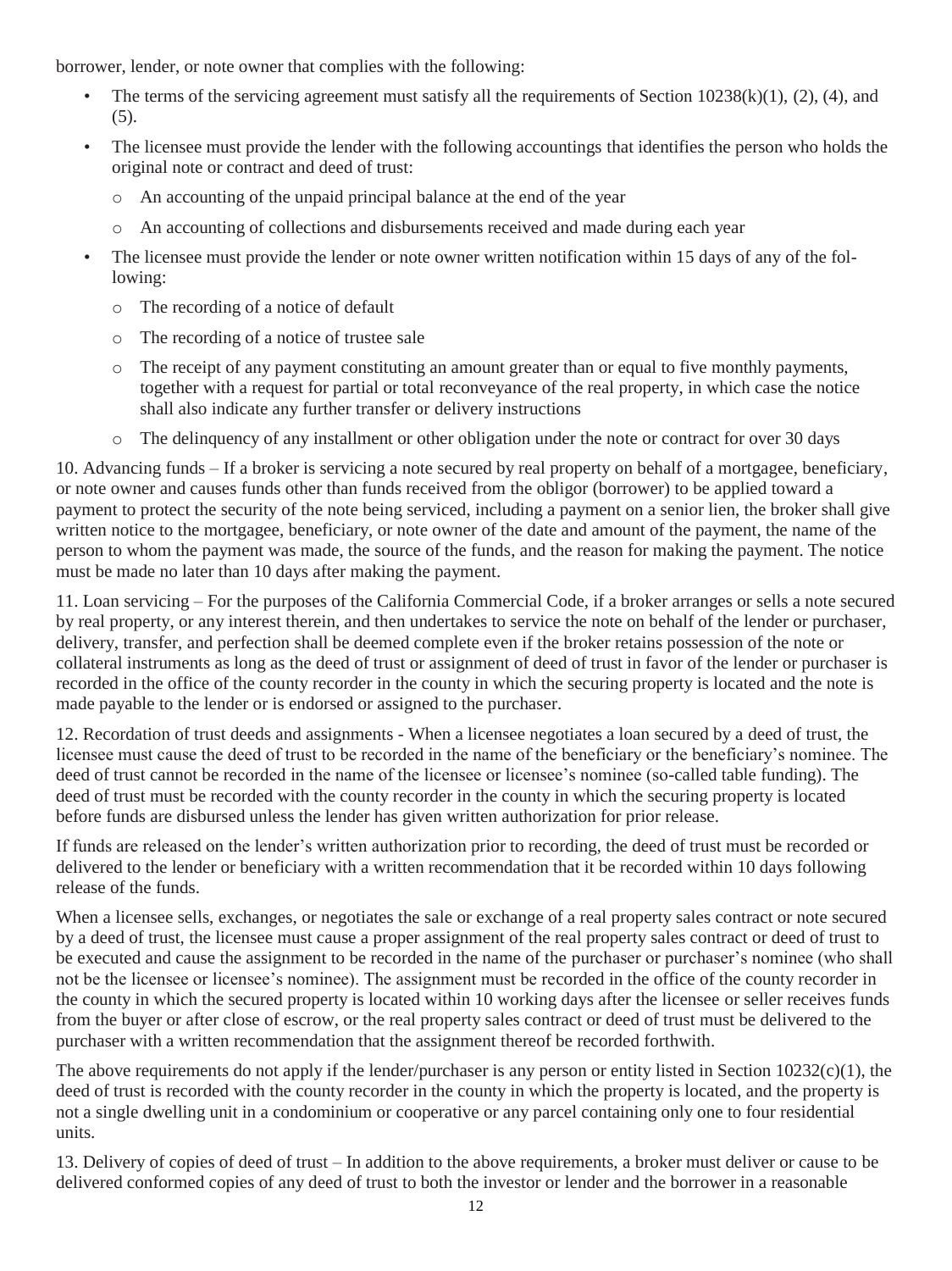<span id="page-14-0"></span>amount of time from the date of recording.

 14. A real estate licensee cannot advertise to give or offer to give to a prospective note purchaser or lender, any premium, gift, or any other object of value as an inducement to make or purchase a promissory note secured directly or collaterally by a lien on real property or a real property sales contract.

 A real estate licensee may offer an inducement to a prospective borrower; however, any advertisement or offer must include all of the conditions required to receive the offer and no fees, costs, or expenses may be increased by the licensee in order to offset to cost of giving the inducement.

Reference: Sections 10230, 10231, 10231.1, 10231.2, 10232, 10232.2, [10232.25](https://10232.25), 10232.4, 10232.5, 10236.4, 10236.5, 10233, 10233.1, 10233.2, 10234, 10234.5, 10235, 10236.1; Regulations 2846, 2846.5, 2846.7, 2846.8, 2849.01, 2849.1

## **SECTION 9 – Article 6 – Multi-Lender (Fractionalized) Loans**

 conducted pursuant to the exemption from securities qualification must comply with each and every provision of Article 6 applies only to the exemption from securities qualification claimed under Section 25102.5 of the Corporations Code and does not apply to transactions conducted pursuant to a permit issued by the Department of Business Oversight to qualify the offer and sale of securities under the Corporate Securities Law of 1968 or to any other exemption from securities qualification which may be claimed without complying with Article 6. Transactions Article 6.

### **Does the broker arrange loans for, sell existing notes to, or service loans for private individual, non-institutional lenders or note-purchasers where there are multiple (fractional) beneficial interests?**

### *Correct Procedure:*

1. The notice - A broker must submit the Multi-Lender Transaction Notice (RE 860) to the Department within 30 days of:

- the broker's first multi-lender transaction;
- any material change to the information required in the notice; or
- becoming the servicing agent for notes upon which the payments due in any consecutive three-month period exceeds \$125,000 or the number of persons entitled to payments exceeds 120.

2. Advertising - All advertising must show the name of the broker and comply with Section 10235, Regulation 2848, and Section 260.302 of Title 10 California Code of Regulations. Referencing Article 6 in any advertising may be considered misleading or deceptive if the representation may be reasonably construed as an implication of merit or approval of the transaction.

3. The security - Loans must be directly secured by real property located in California. No collateral assignments are permitted. Loans cannot be, by their terms, subject to subordination to any subsequently created deed of trust. The notes cannot be promotional notes as defined in Section 10238(d).

4. Investor suitability determination - The broker must make reasonable efforts to ensure investor suitability by making certain:

- the investor has the capacity to understand the fundamental aspects of the investment;
- the investor can bear the economic risk of the investment; and
- the investment is suitable and appropriate for the investor.

The broker must obtain from the investor at least the age, investment objective, investment experience, income net worth, financial situation, and other investments of the investor.

A broker can be deemed to have complied with the investor suitability determination requirement by:

- having the investor complete the Investor Questionnaire, RE 870, and
- using the information from the questionnaire as an aid in the broker's determination of investor suitability.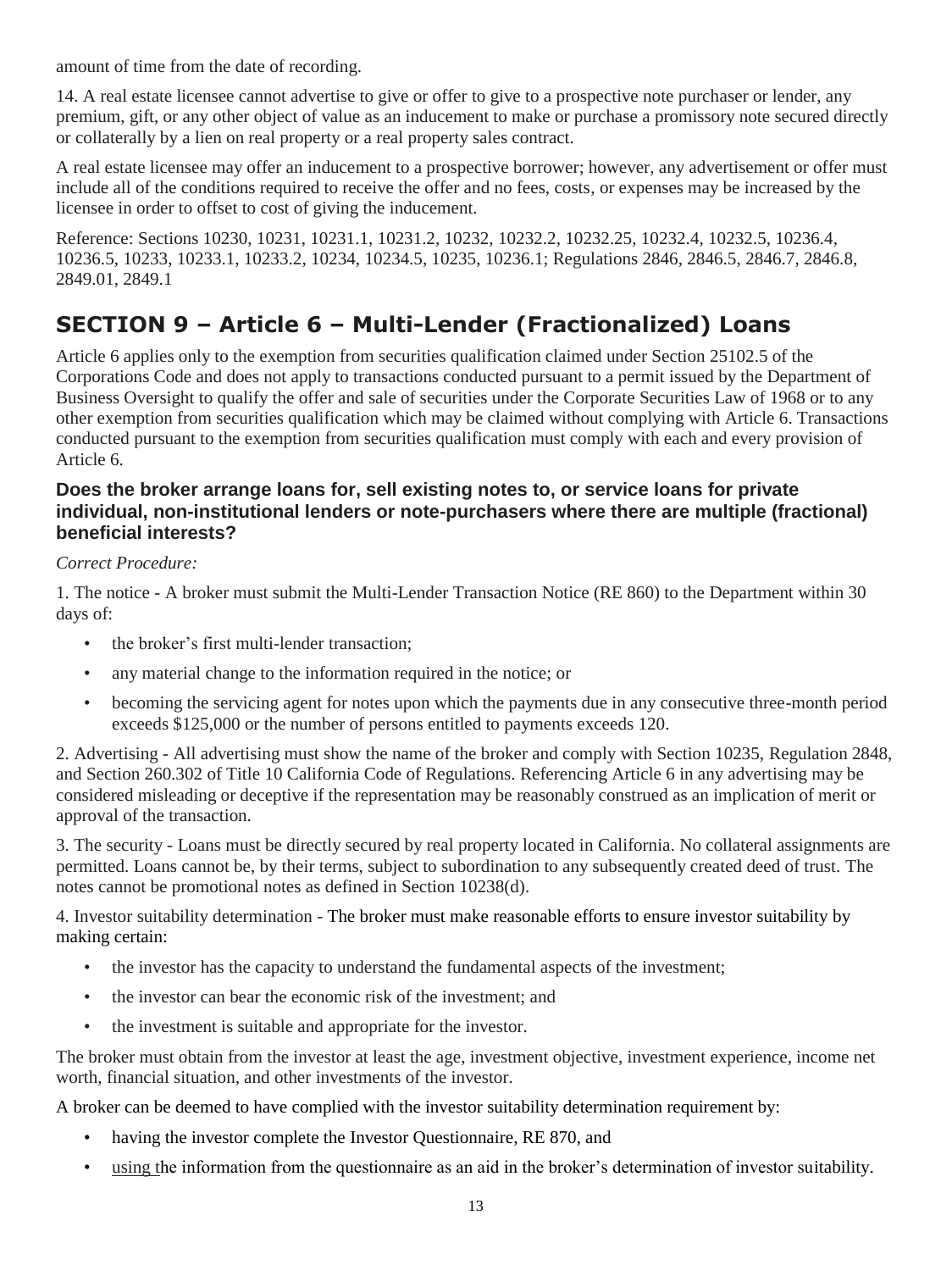The completed questionnaire should be obtained from each investor at least two business days – and not more than one year – prior to completing each sale. After obtaining an initial questionnaire, any subsequent questionnaire from the same investor need only reflect any updates from the immediately preceding questionnaire.

 5. No self-dealing - The notes or interests must be sold by or through a broker, as principal or agent. At the time the interests are originally sold or assigned, neither the broker nor any affiliate of the broker can have an interest as an owner, lessor, or developer of the securing property, or any contractual right to acquire, lease, or develop the securing property. The two exceptions to this rule are when:

- The broker or affiliate of the broker is acquiring property pursuant to a foreclosure under, or sale pursuant to, a deed of trust securing the note for which the broker is the servicing agent.
- • The broker or affiliate of the broker is reselling from inventory property acquired by the broker pursuant to a foreclosure under, or sale pursuant to, a deed of trust securing a note for which the broker is the servicing agent.

 sign a specified statement which must be retained by the broker for a period of four years. 6. Maximum number of investors and investor qualification statements - The notes or interests cannot be sold to more than 10 persons who meet one or both of the qualifications based on income or net worth. The person must

For the purposes of counting the number of investors:

- A husband and wife and their dependents, and an individual and his dependents, are counted as one person.
- investments of these entities are aggregated with those of the individual for the purposes of meeting the • A retirement plan, trust, business trust, corporation, or other entity that is wholly-owned by an individual and the individual's spouse or the individual's dependents is not counted separately from the individual. The income and/or net worth requirements.
- "Institutional investors" enumerated in Sections 25102(i) or 25104(c) are not counted.
- A partnership, limited liability company, corporation, or other organization that was not specifically formed for the purpose of purchasing the security offered pursuant to Article 6 is counted as one person.

 and for interest earned or accrued. There can be different selling prices for interests to the extent that the differences 7. Identical interests - The notes or interests must be identical in their underlying terms, including the right to direct or require foreclosure, rights to and rate of interest, and other incidents of being a lender. The sale to each purchaser must be upon the same terms, subject to adjustment for the face or principal amount or percentage interest purchased are reasonably related to changes in the market value of the loan occurring between the sales of the interests. The interest of each purchaser must be recorded pursuant to the requirements of Section 10234.

8. Maximum loan to value ratios, construction loans - The aggregate principal amounts of the notes or interests sold, including the balance of any senior encumbrances, are subject to maximum loan to value percentages. The percentages are based on the current market value of the property as determined by the broker or appraiser as required by Section 10232.6. This amount can be exceeded if mortgage insurance is obtained through a licensed insurer for the benefit of the holders of the notes or interests. The maximum loan to value percentages are:

- Single-family, owner-occupied 80%
- Single-family, not owner-occupied  $75%$
- Commercial and income-producing properties 65%
- Single-family residentially zoned lot or parcel which as installed offsite improvements including drainage, curbs, gutters, sidewalks, paved roads, and utilities as required - 65%
- Land that produces income from crops, timber, or minerals 60%
- Land that is not income producing but has been zoned for commercial or residential development 50%
- Other real property 35%

 The percentages above can be exceeded when and to the extent that the broker determines that exceeding the percentages is reasonable and prudent considering all relevant factors pertaining to the property. However, in no event can the aggregate principal amounts of the notes or interests sold, including any senior encumbrances, exceed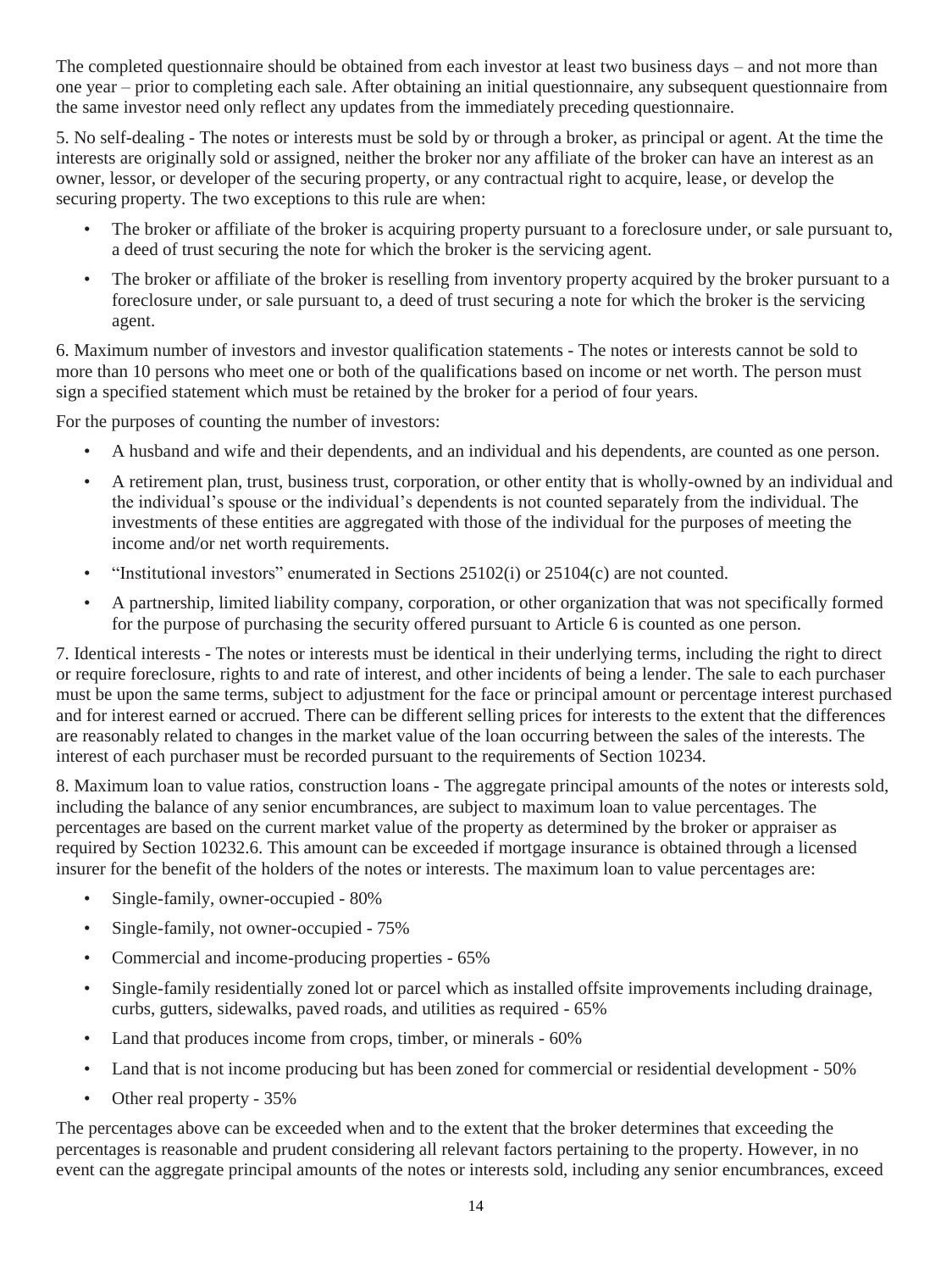the current market value plus any insured amount as described above. The broker must keep a written statement of 80% of the current market value of improved real property or 50% of the current market value of unimproved real property, except in the case of a single-family zoned lot or parcel as described above which cannot exceed 65% of the material considerations and facts he relied upon in the transaction file. Either a copy of the statement or the information in the statement must be in the LPDS. A copy of the appraisal or broker's evaluation for each parcel or property securing the note must be delivered to each purchaser, and the broker must advise each purchaser of his right to receive a copy.

For construction and rehabilitation loans, the term "current market value" may be deemed to be the value of the completed project if all of the following safeguards are met:

- An independent neutral third-party escrow holder is used for all deposits and disbursements.
- • The loan is fully funded, with the entire amount to be deposited in escrow prior to recording the deed of trust.
- A comprehensive, detailed draw schedule is used to ensure proper and timely disbursement to allow for completion of the project.
- The disbursement draws from the escrow account are based on verification from an independent qualified person, as defined in Section 10238(h)(4)(D), who certifies that the work completed to date meets the related codes and standards and that draws were made according to the construction contract and draw schedule.
- An appraisal is completed by a qualified and licensed appraiser in accordance with USPAP.
- whether the failure is due to default, insufficiency of funds or other causes. • In addition to the transaction documentation required pursuant to Section 10238(i), the documentation must include a detailed description of actions that may be taken in the event of a failure to complete the project,
- The entire amount of the loan does not exceed \$2,500,000.
- If a note or interest is secured by more than one parcel of real property, for the purpose of determining the maximum amount of the loan, each property securing the loan must be assigned a portion of the loan that does not exceed the percentage of current market value described above.

9. Loan documentation for defaults - The documentation of a loan transaction must require that:

- a default upon any interest or note is a default upon all of the interests or notes; and
- • the holders of more than 50% of the recorded beneficial interests of the notes or interests may govern the actions to be taken on behalf of all holders in accordance with Civil Code Section 2941.9 in the event of default or foreclosure for matters that require direction or approval of the holders, including designation of the broker, servicing agent, or other person acting on their behalf, and the sale, encumbrance, or lease of real property owned by the holders resulting from foreclosure or receipt of a deed in lieu of foreclosure.

 as is necessary or appropriate to make them binding on the parties. The required terms may be included in the deed of trust, in the assignment of interests, or in any other documentation

10. Receipt of funds, trust accounts and CPA-prepared reports - No funds can be collected, or caused to be collected, from prospective lenders or note purchasers except as to a specific loan or note secured by a deed of trust that the broker owns, is authorized to negotiate, or is unconditionally obligated to buy.

 All funds must be handled pursuant to Section 10145 for disbursement to the persons entitled to the funds upon recordation of their interests. The books and records of the broker or servicing agent, or both, must be maintained in a manner that clearly identifies transactions conducted pursuant to Article 6 and the receipt and disbursement of funds in connection with these transactions.

 (Multi-Lender Transactions) (RE 852) must be submitted to the Department. The CPA will select at random a If a broker or affiliate of the broker is the servicing agent for notes or interests sold pursuant to Article 6 that have payments due in any consecutive three-month period which exceed \$125,000, or the number of persons entitled to the payments exceeds 120, the trust accounts of the broker must be inspected by a CPA and a Trust Account Report specified number of "sales" and "payments" as defined in Section 10238(j)(4) and (5) for inspection. The report must be submitted by the accountant to the broker or servicing agent and to the Department and is due to the Department within 30 days after the end of the broker's fiscal quarter (the same schedule and "threshold reports").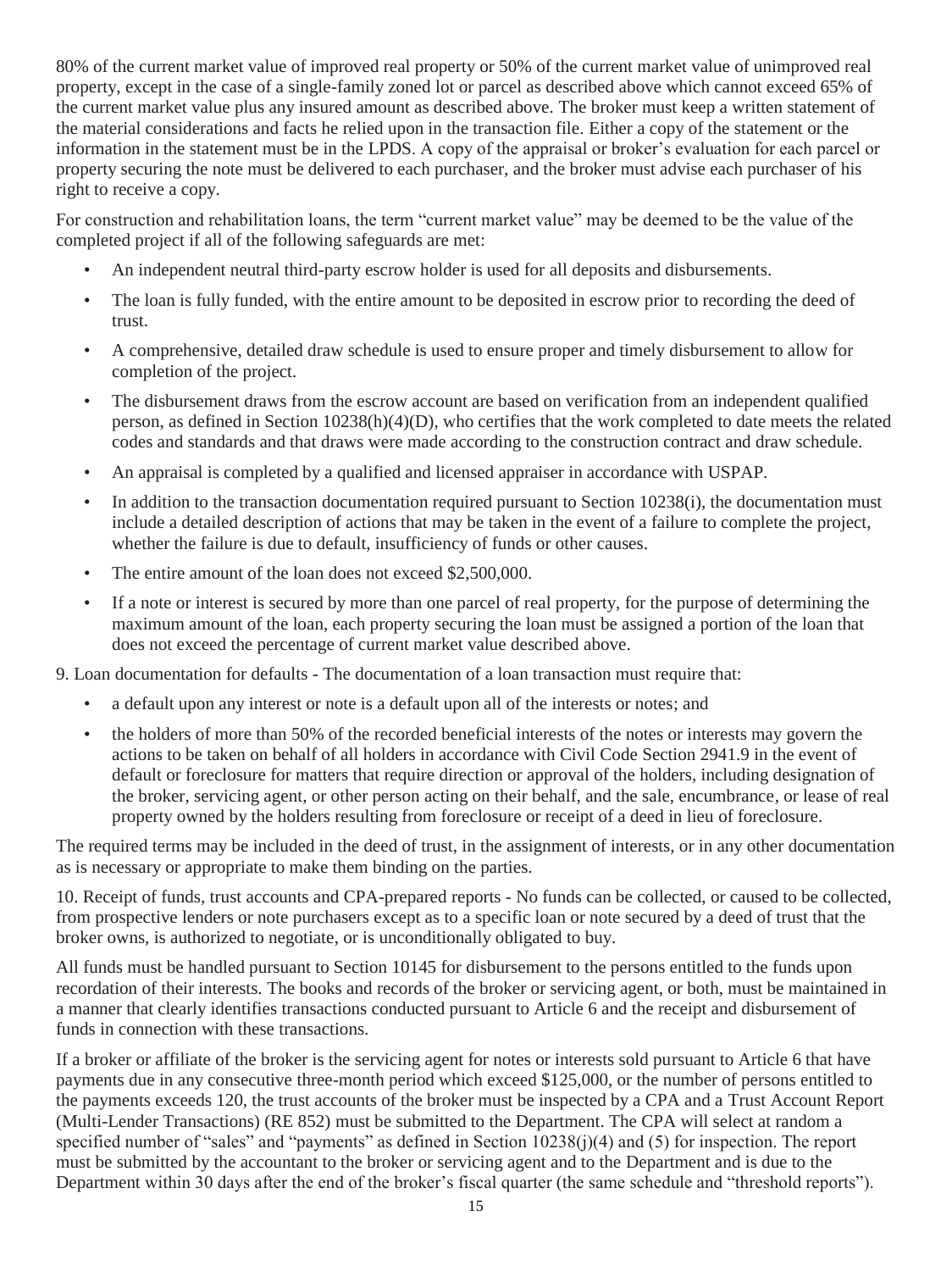<span id="page-17-0"></span>NOTE: The criteria for the CPA-prepared reports required under Article 6 is based on payments due in any threemonth period as opposed to the reporting criteria for "threshold brokers" described in Section 8 above which is based on payments collected in any 12-month period.

 requirement, to act as servicing agent for the purchasers or lenders. A copy of the servicing agreement must be servicing agent for each transaction. The agreement must contain the requirements specified in Section 10238(k). 11. Sale of the notes or interests, requirements of the servicing agreement - The notes or interests must be sold subject to a written agreement that obligates a licensed real estate broker, or a person exempted from the licensing delivered to each purchaser. The broker must offer his services, or the services of an affiliate of the broker, as the

 included in the disclosure statement. Whenever the broker knows information regarding the transaction that is not 12. Lender/Purchaser Disclosure Statement (LPDS) - The LPDS (RE 851) must be provided to each prospective lender or note purchaser in the same manner as described in Section 8 – Article 5 – Private Money Transactions. Any interest of the broker or affiliate of the broker in the transaction as permitted by Section 10238(e) must be specified in the disclosure statement and the information is material or essential to keep the information provided in the form from being misleading, the information must be provided by the broker to the prospective lenders or note purchasers. If more than one parcel of real property will secure the note or interests, the LPDS (RE 851D) must be provided to each prospective lender or note purchaser.

13. Identity of the purchasers - The broker or servicing agent must provide any purchaser of a note or interest, upon request, with the names and addresses of the purchasers of other persons with interests in the note.

14. Option to purchase - The broker cannot have the option or election to acquire the interests of the lenders or purchasers or to acquire the real property securing the interests. There is no prohibition to the broker or affiliate from acquiring the interests with the consent of the purchasers or lenders whose interests are being purchased, or the property with the consent of the purchasers or lenders, if the consent is given at the time of acquisition.

 above must also submit an annual report of a review of his trust accounts (Trust Account Review). If the broker 15. Annual Trust Account Review - The broker or servicing agent that meets the reporting criteria described in #10 submits reports as a "threshold" broker, then that annual report will satisfy this requirement. (See Section 8 – Article 5 – Private Money Transactions.) The broker's transactions conducted under Article 6 must be included in that report.

16. Annual Business Activities Report - The broker or servicing agent that meets the reporting criteria described in #10 above must also submit the annual report of business activities, Mortgage Loan/Trust Deed Annual Report (RE 881). If the broker submits reports as a "threshold" broker, then that annual report will also satisfy this requirement. (See Section 8 – Article 5 – Private Money Transactions.) The broker's transactions conducted under Article 6 must be included in the report.

 requirement for a permit, including the exemption provided by Article 6. The broker must also provide a copy of this 17. Identifying the transaction - The broker must indicate in the transaction file whether the transaction was conducted pursuant to a permit issued by the Department of Business Oversight, or any exemption from the information to each investor. The broker must retain the information for three years.

Reference: Sections 10236.7, 10237, 10238, 10239, 10239.1, 10239.2, 10239.3; Regulations 2846.1, 2846.7, 2849.01

### **SECTION 10 – Business Activity and Mortgage Call Reports**

### **Does the broker submit reports of activity?**

### *Correct Procedure:*

 Business Activity Reports must be submitted online to the Department by brokers who are performing residential mortgage loan activities. Part A of the form includes the activities performed by the broker and the residential mortgage loan originators sponsored by the broker. This report is due within 90 days following the end of the broker's fiscal year.

Brokers who meet the threshold and/or multi-lender reporting criteria must submit Part B of the online report.

 Reports to the NMLS. These reports are due within 45 days of the end of each calendar quarter and will include the Brokers who hold company mortgage loan originator endorsements must submit online quarterly Mortgage Call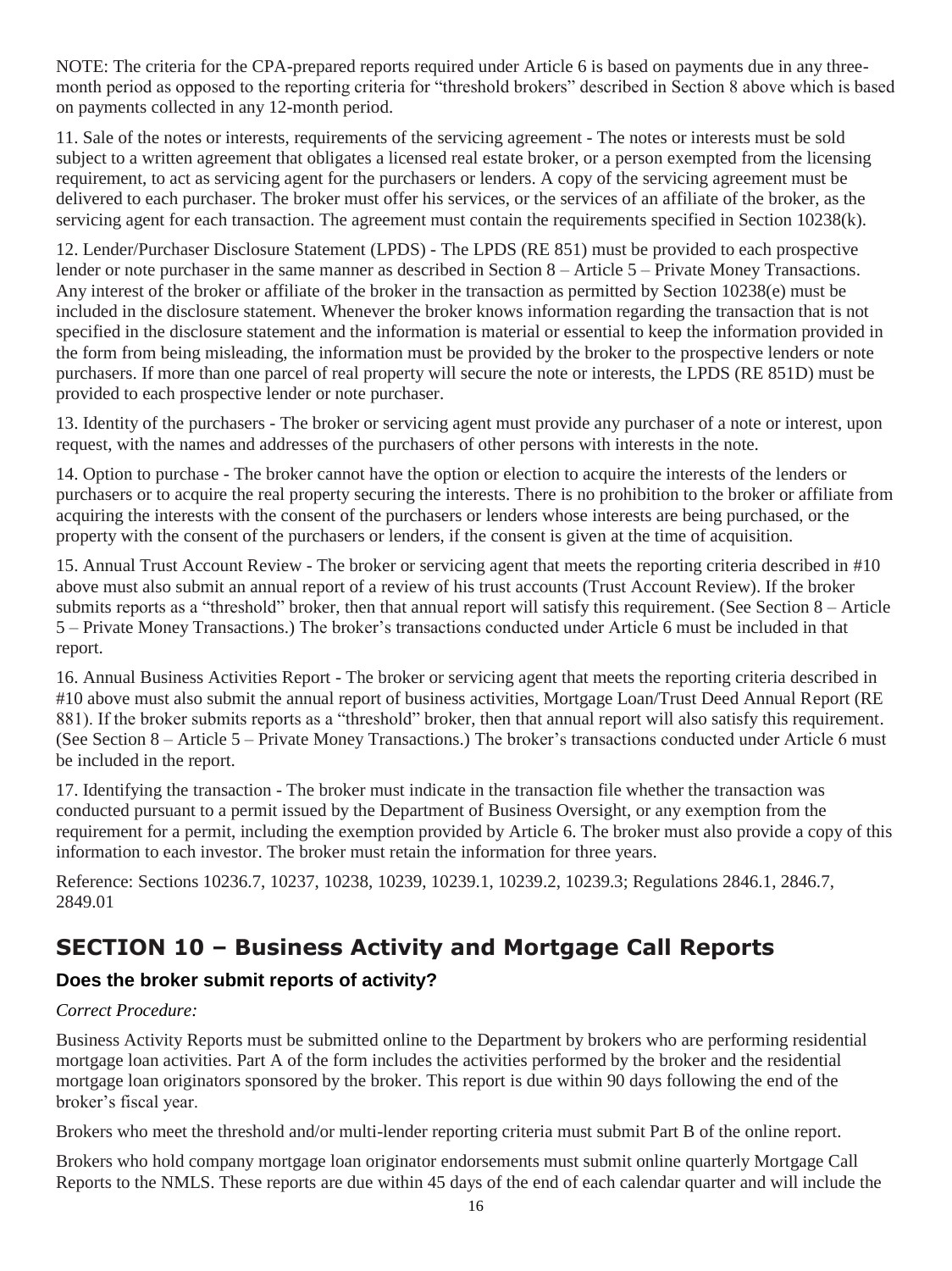<span id="page-18-0"></span>activities performed by the mortgage loan originators sponsored by the broker. In addition, brokers must submit financial condition reports to the NMLS. For brokers that are Fannie Mae or Freddie Mac Seller/Servicers or Ginnie Mae Issuers, the financial condition components are due within 45 days of the end of each calendar quarter; for brokers that are not, the financial condition components are due annually within 90 days of the broker's fiscal year end.

Reference: Sections [10166.07,](https://10166.07) [10166.13](https://10166.13) 

### **SECTION 11 – Covered Loans - Financial Code Section 4970 et seq.**

High-cost, high-fee loans as defined in Financial Code Section 4970, also called covered loans, are subject to certain limitations. Note: Additional rules will apply if the transaction also falls under Article 7. (See Section 7 – Article 7 – Regulated Loans.) A loan falls within the requirements of this statute if:

- it is a "consumer loan" secured by real property located in California that is, or is intended to be, used as the principal dwelling of the consumer that is improved by a one to four residential unit (but is not a reverse mortgage, an open line of credit defined in Part 226 of Regulation Z, a bridge loan as defined in Financial Code Section 4970(d), or a consumer credit transaction that is secured by a rental property or second home),
- • the original principal balance does not exceed the most current conforming loan limit for a single-family first mortgage loan established by the Federal National Mortgage Association (FNMA) for a mortgage or deed of trust, and
- either:
	- o the annual percentage rate at consummation of the transaction will exceed by more than eight percentage points the yield on Treasury Securities having comparable periods of maturity on the 15th day of the month immediately preceding the month in which the application is received by the creditor or
	- o total points and fees payable by the consumer at or before closing will exceed 6% of the total loan amount.

Points and fees include the following:

- All items required to be disclosed as finance charges under Sections 226.4(a) and 226.4(b) of Regulation Z, including the Official Staff Commentary, except interest.
- All compensation and fees paid to mortgage brokers in connection with the loan transaction.
- All items listed in Section 226.4(c) of Regulation Z, only if the person originating the covered loan receives direct compensation in connection with the charge.

### **Does the broker arrange or make high-cost, high-fee loans that are covered loans?**

### *Correct Procedure:*

The following are prohibited acts and limitations for covered loans:

1. A covered loan cannot include a prepayment penalty after the first 36 months after the consummation of the loan.

2. A covered loan may include a prepayment penalty only if the person who originates a covered loan:

- has also offered the consumer a choice of another product without a prepayment penalty;
- • has disclosed in writing to the consumer at least three days prior to loan consummation the terms of the prepayment penalty for accepting a covered loan with the prepayment penalty and the rates, points, and fees that would be available to the consumer for accepting a covered loan without a prepayment penalty;
- excess of 20% of the original principal amount; and • has limited the amount of the prepayment penalty to an amount not to exceed the payment of six months advance interest at the contract interest rate then in effect, on the amount prepaid in any 12-month period in
- will not finance a prepayment penalty through a new loan that is originated by the same person.

A covered loan cannot impose a prepayment penalty if the covered loan is accelerated as a result of default.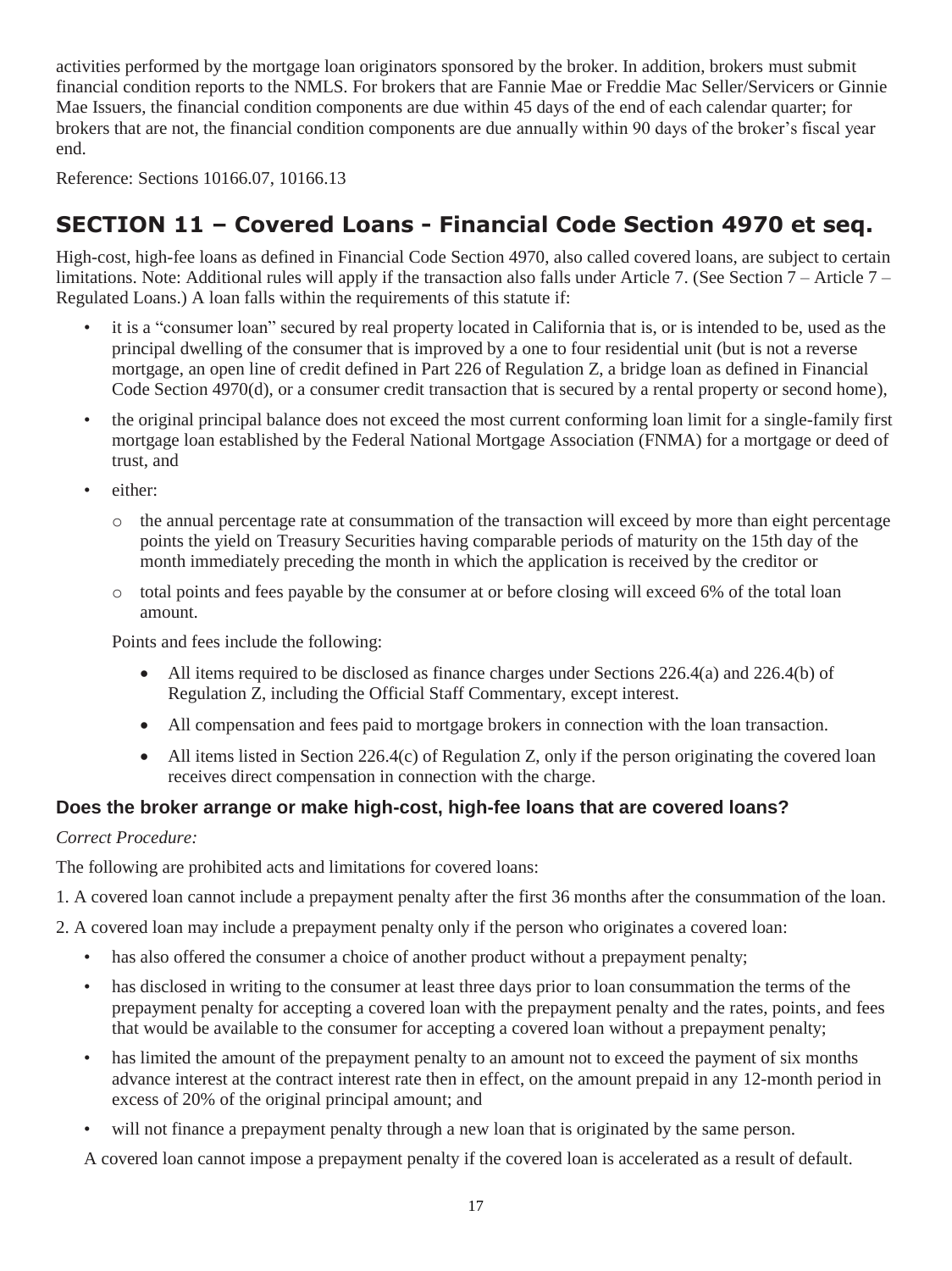regular periodic payments that do not fully amortize the principal balance as of the maturity date of the loan.

 any year cannot exceed the amount of one year's worth of payments on the loan. This requirement does not apply to 3. A covered loan with a term of five years or less may not provide at origination for a payment schedule with<br>regular periodic payments that do not fully amortize the principal balance as of the maturity date of the loan. For a payment schedule that is adjusted for the seasonal or irregular income of the consumer, the total installments in a bridge loan as defined in Financial Code Section 4973(b)(2). Note: The definition of "bridge loan" for the purpose of this requirement is different than the definition of "bridge loan" when determining if a loan is a covered loan.

 4. A covered loan cannot contain a provision for negative amortization such that the payment schedule for regular monthly payments causes the principal balance to increase unless the covered loan is a first mortgage and the person who originates the loan discloses to the consumer that the loan contains a provision for negative amortization that may add principal to the balance of the loan.

5. A covered loan cannot include terms under which periodic payments required under the loan are consolidated and paid in advance from the loan proceeds.

 6. A covered loan cannot contain a provision that increases the interest rate as a result of a default. This does not the loan documents provided that the change in interest rate is not triggered by a default or the acceleration for the apply to interest rate changes in a variable (adjustable) rate loan that are otherwise consistent with the provisions of indebtedness.

7. A person who originates a covered loan cannot make or arrange a covered loan unless at the time the loan is consummated the person reasonably believes the consumers will be able to make the scheduled payments based on their current or expected income, current obligations, employment status, and other financial resources, other than the equity in the dwelling that secures the loan.

In a covered loan that is structured to increase to a specific designated rate at a specific designated date not exceeding 37 months from the date of application, the evaluation of the consumer's ability to repay the loan must be based on the fully indexed rate calculated at the time of application.

 The consumer shall be presumed to be able to make the scheduled payments if, at the time the loan is consummated, the consumer's total debt to income ratio does not exceed 55% of their current gross income as verified. No presumption of inability to make the scheduled payment will arise solely from the fact that, at the time the loan is consummated, the consumer's total debt to income ratio including the covered loan, exceeds 55%.

In a stated income loan, the reasonable belief can be based on the income stated by the consumer and other information that the person originating the loan customarily obtains in connection with loans of this type. A person cannot knowingly or willingly originate a covered loan as a stated income loan with the intent or effect of evading this law.

 8. A person who originates a covered loan cannot pay a contractor under a home-improvement contract from the originates the loan, and the contractor prior to the disbursement of funds. proceeds of the loan other than by an instrument that is payable to the consumer, or jointly payable to the consumer and the contractor, or at the election of the consumer, to a third party escrow agent for the benefit of the contractor in accordance with the terms and conditions in a written escrow agreement signed by the consumer, the person that

No payments, other than progress payments for home-improvement work that the consumer certifies is completed, can be made to a escrow account or jointly to the consumer and contractor unless the person who originates the loan is presented with a signed and dated completion certificate by the consumer showing that the home-improvement contract was completed to the satisfaction of the consumer.

9. It is unlawful for a person who originates a covered loan to recommend or encourage a consumer to default on an existing consumer loan or other debt in connection with the solicitation or making of a covered loan that refinances all or any portion of the existing consumer loan or debt.

 10. A covered loan cannot contain a call provision that permits the lender, in its sole discretion, to accelerate the fraud or material misrepresentation by a consumer in connection with the loan or the value of the security for the indebtedness. This prohibition does not apply if the repayment of the loan has been accelerated in accordance with the terms of the loan documents as a result of the consumer's default, pursuant to a due-on-sale provision, or due to loan.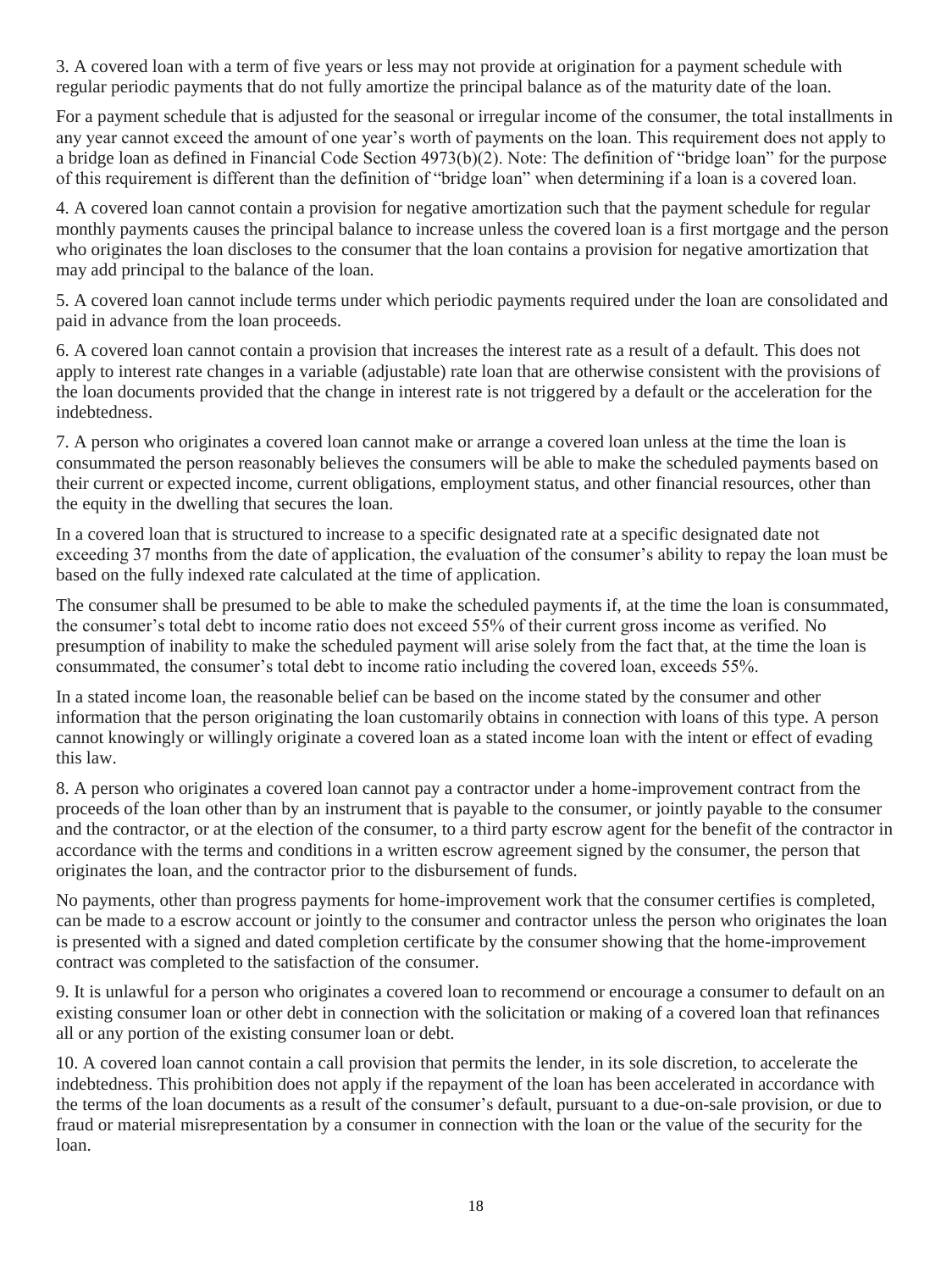new loan is a covered loan that is made for the purpose of refinancing, debt consolidation, or cash out that does not result in an identifiable benefit to the consumer, considering the consumer's stated purpose for seeking the loan, fees, interest rates, finance charges, and points.

11. A person who originates a covered boar cannot refinance or arrange the financing of a consume host where the acoust originates a consumer's started in an determination of a consumer's started inproved the anti-<br>test co 12. A covered loan cannot be made unless the "Consumer Caution and Home Ownership Counseling Notice" specified in Financial Code Section 4973(k) is provided to the consumer no later than 3 business days prior to signing the loan documents. It shall be a rebuttable presumption that the licensed person has met his obligation to provide the disclosure if the consumer provides the licensed person with a signed acknowledgement of receipt of a copy of the notice.

 13. A person who originates a covered loan cannot steer, counsel, or direct any prospective consumer to accept a person's current underwriting guidelines, prudently applied, considering the information available to that person, loan product with a risk grade less favorable than the risk grade that the consumer would qualify for based on that including the information provided by the consumer.

A person will not be deemed to have violated this prohibition if the risk grade determination applied to a consumer is reasonably based on the person's underwriting guidelines if it is an appropriate risk grade category for which the customer qualifies with the person.

 loan product at a higher cost than that for which the consumer could qualify based on the loan products offered by If a broker originates a covered loan, the broker cannot steer, counsel, or direct any prospective consumer to accept a the persons with whom the broker regularly does business.

14. A person who originates a covered loan cannot avoid, or attempt to avoid, this law by structuring a loan transaction as an open-end credit plan for the purpose of evading the provisions of this law when the loan would have been a covered loan if the loan had been structured as a closed-end loan or dividing any loan transaction into separate parts for the purpose of evading the provisions of this law.

15. A person who originates a covered loan cannot act in any manner that constitutes fraud.

16. A person who originates a covered loan must inform any employee who originates covered loans on behalf of the person of the administrative or civil penalties for a violation of this law.

17. Upon request, a person who originates a covered loan must provide the Department or the consumer, at no cost, documentation that clearly demonstrates whether any loan is a covered loan. The documentation must include, but not be limited to, a full disclosure of the original principal balance, the annual percentage rate, and the total points and fees, as defined in Financial Code Section 4970.

 otherwise negotiating a consumer loan secured by real property is the fiduciary of the consumer, and any violation of 18. A person who provides brokerage services to a borrower in a covered loan transaction by soliciting lenders or the person's fiduciary duties is a violation of this law. A broker who arranges a covered loan owes this fiduciary duty to the consumer regardless of whom else the broker may be acting as an agent for in the course of the loan transaction.

19. A person who originates a consumer loan cannot make a covered loan that finances points and fees in excess of \$1,000 or 6% of the original principal balance, exclusive of points and fees, whichever is greater.

 these premiums to be calculated and paid on a monthly basis. "Credit insurance" does not include a contract issued 20. A person who originates a covered loan cannot finance, directly or indirectly, into a consumer loan or finance to the same borrower within 30 days of a consumer loan any credit life, credit disability, credit property, or credit unemployment insurance premiums, or debt cancellation or suspension agreement fees. It is not a prohibition for by a government agency or private mortgage insurance company to insure the lender against loss caused by the mortgage's default.

Reference: Financial Code Sections 4970, 4973, 4978.6, 4979, 4979.5, 4979.6, 4979.7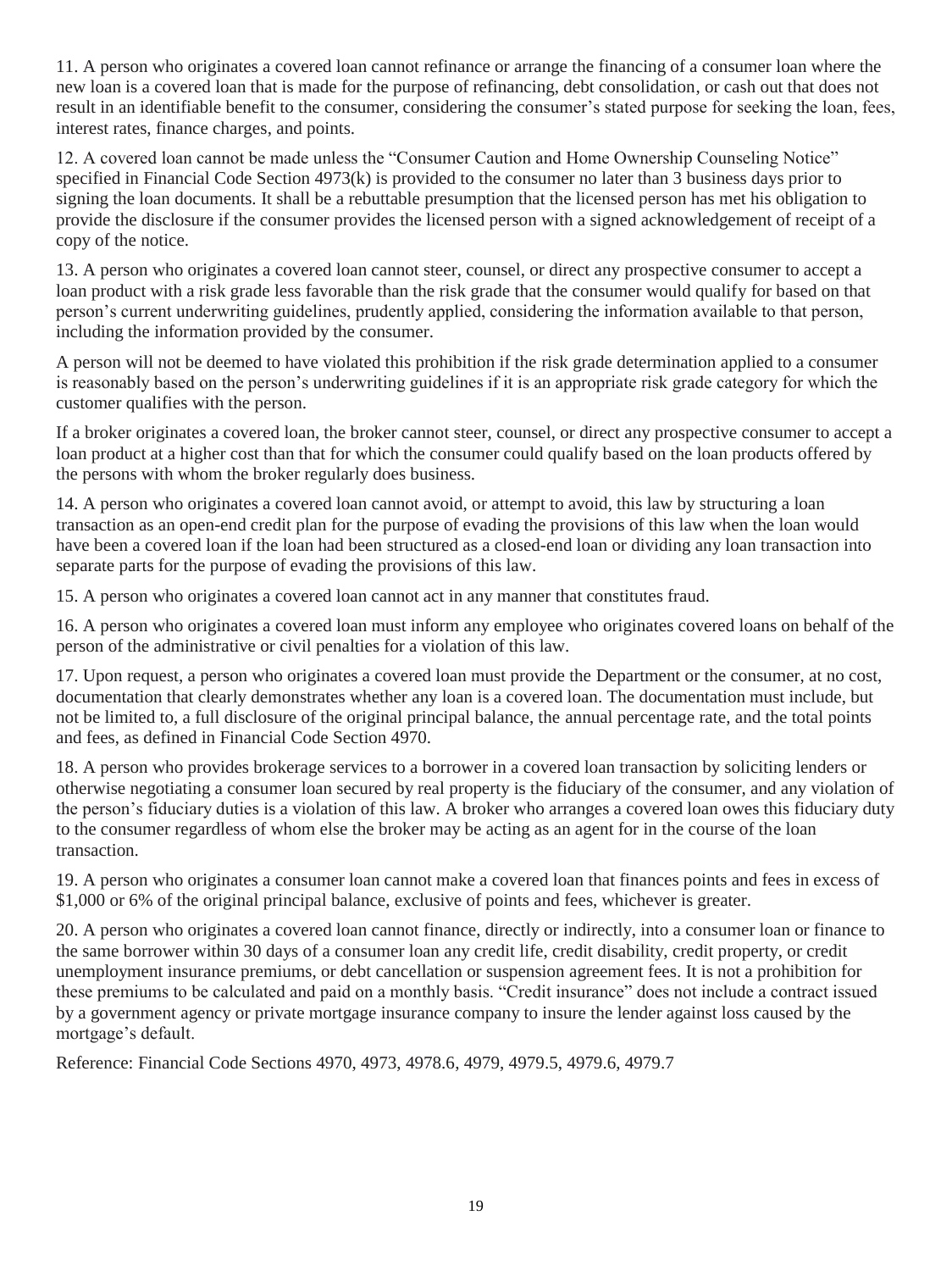### <span id="page-21-0"></span>**SECTION 12 – Higher-Priced Mortgage Loans - Financial Code Section 4995 et seq.**

Higher-priced loans as defined in Financial Code Section 4995 are subject to certain limitations. A loan falls within the requirements of this statute if it was a first lien on a dwelling and the interest rate charged was 1.5% higher than the average rate or if it was a junior lien on a dwelling and the interest rate charged 3.5% was higher than the average rate.

### **Does the broker arrange or make higher-priced mortgage loans?**

#### *Correct Procedure:*

The following are prohibited acts and limitations for covered loans:

Were terms of the loan within legal limits? Violations of this section include "yes" answers to the following:

- Was the maximum prepayment penalty in the first 12 months more than 2% of the prepaid balance?
- Was the maximum prepayment penalty maximum in second 12 months more than 1% of the prepaid balance?
- Was the loan divided to avoid applying this section?
- Was there any other subterfuge?
- Was there any false, deceptive, or misleading statement or representation?
- Did the broker disclose if only higher-priced mortgages are made or offered?
- Was there steering to a loan at a higher cost than the borrower would qualify for?
- Was there compensation for a prepayment penalty loan that exceeds the amount of compensation that would have been paid for a loan without a prepay penalty?
- Was the compensation fee different for the borrower, lender, or third party?
- Did the broker recommend defaulting on the borrower's current loan when refinancing?
- Was there negative amortization?

Reference: Financial Code Sections 4995, 4995.1, 4995.2, 4995.3, 4995.4, 4995.5, 4995.6

### **SECTION 13 – Residential Mortgage Loan Report (RE 857)**

This section applies only to Department-licensed brokers who act as direct lenders.

### **Does the broker act in the capacity of a direct lender?**

#### *Correct Procedure:*

If the broker files reports at the federal level pursuant to the Home Mortgage Disclosure Act (HMDA) for a calendar year, no RE 857 reports will be filed with the Department.

- • Lenders should determine if they meet the HMDA reporting criteria through the HMDA Web site at <www.ffiec.gov/hmda>under "About HMDA" for non-depository institutions.
- • Lenders who meet the reporting criteria of Regulation C of the HMDA must file specified reports at the federal level and are exempt from filing the Residential Mortgage Loan Report (RE 857) with the Department.

If the broker who acts as a direct lender does not meet the reporting criteria under HMDA, then the broker may be required to file the Residential Mortgage Loan Report (RE 857) with the Department if the broker:

- has assets that total \$10 million or less;
- regularly funds real estate purchase and/or home improvement loans ("regularly" meaning 12 or more transactions annually during the immediately preceding calendar year that in the aggregate total more than \$500,000); and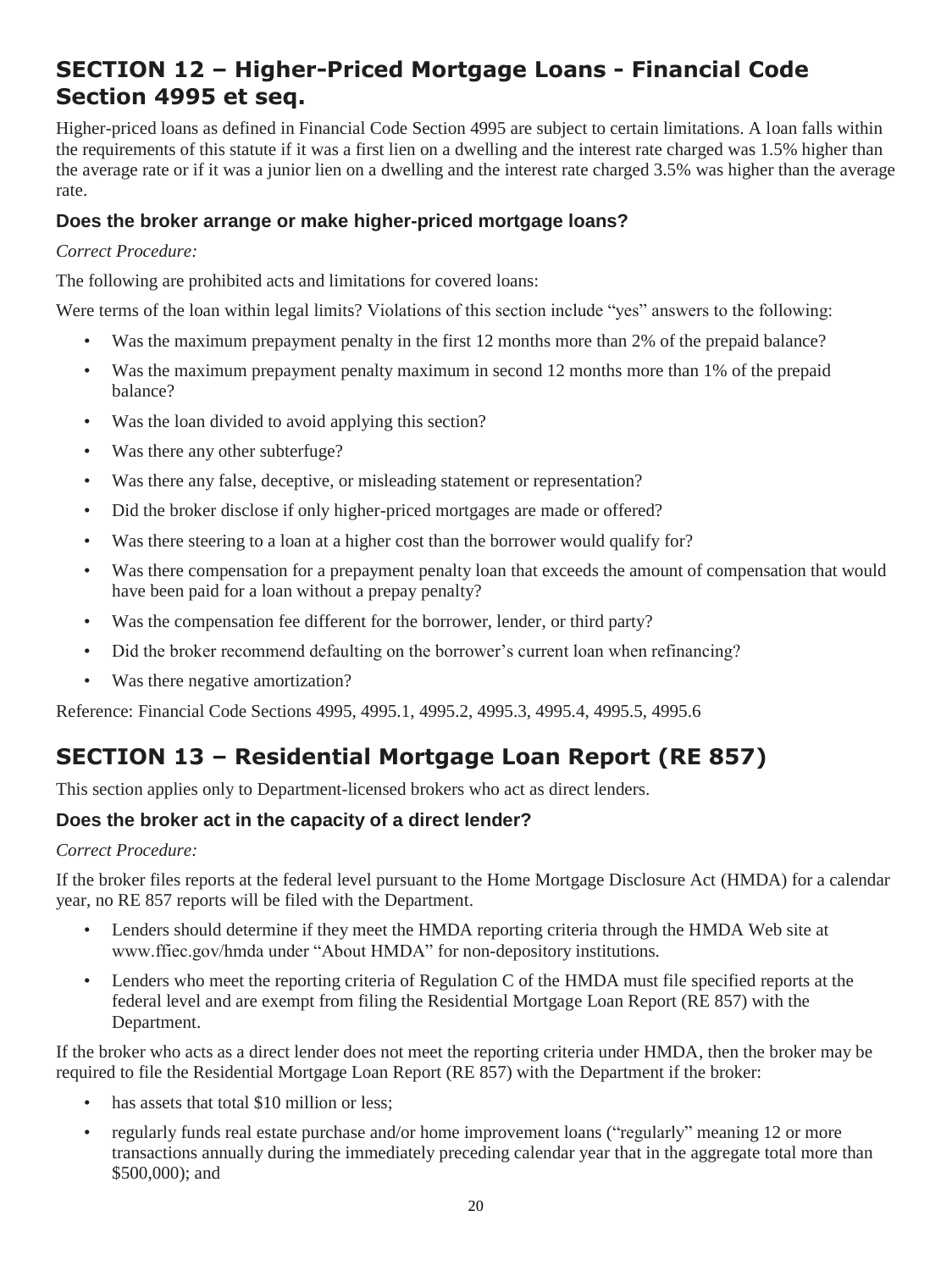<span id="page-22-0"></span> Brokers who are required to report to the Department must file the Residential Mortgage Loan Report (RE 857) no • makes 10% or more in qualified loans.<br>
kers who are required to report to the Departmen<br>
r than March 31 of the next calendar year (e.g. 20<br>
2011). Reports must be filed in duplicate.<br>
Residential Mortgage Loan Report ( later than March 31 of the next calendar year (e.g. 2010 calendar year loan data would be due no later than March 31, 2011). Reports must be filed in duplicate.

The Residential Mortgage Loan Report (RE 857), information, and instructions on the report are available on the Department's Web site [www.dre.ca.gov.](www.dre.ca.gov)

Reference: Health and Safety Code Sections 35815, 35816

### **SECTION 14 – Acting as Lender**

### **Does the broker act in the capacity of a direct lender?**

#### *Correct Procedure*

 1. Any person who makes eight or more loans to the public in a calendar year from the person's own funds when they are held or resold and are secured by one to four unit residential dwelling must be a licensed real estate broker. Transactions negotiated through a real estate broker who qualifies as a "threshold broker" (see Section 8) are not counted. See also "own funds" as in Section 12.

2. Licensees who meet this requirement must comply with all of the lending practices for nontraditional and subprime mortgage products as set out in Regulation 2844 in regards to risk management practices, underwriting standards, control systems, and consumer protection

Reference: Section 10131.1, Regulation 2844

### **SECTION 15 – Nontraditional Mortgage Loan Products**

### **Does the broker arrange nontraditional loans secured by one- to four-unit residential properties?**

 time and payment-option loans where one or more of the payment options may result in negative amortization. A A nontraditional loan product is defined as one that allows the borrower to defer repayment of principal or interest. These products include, but are not limited to, interest-only loans where a borrower pays no principal for a period of nontraditional loan is secured by a one- to four-unit residential property whether owner or non-owner occupied. Reverse mortgages and home equity lines of credit - other than simultaneously recorded second liens - are not nontraditional loans. Balloon loans where the monthly payments require full payment of principal and interest until maturity, e.g., 30 due in 15, 30 due in 5, are not nontraditional loans.

#### *Correct Procedure*

 1. In a transaction where the broker is arranging a nontraditional loan, a fully completed Mortgage Loan Disclosure Statement, Nontraditional Mortgage Loan Product - One to Four Residential Units), RE885, must be provided within three days of receiving a completed, written loan application. A copy of the disclosure statement, signed by the borrowers and the broker or the broker's representative, must be retained by the broker for three years.

2. All of the rules specified in Section 3 – Borrower Disclosures will apply.

3. The broker has adopted all of the policies and procedures of the Interagency Guidance on Nontraditional Mortgage Product Risks and the Statement on Subprime Mortgage Lending.

4. The broker's advertising of nontraditional loans must comply with Section 10235 and Regulation 2848, specifically subsection  $(a)(17)$  and  $(a)(18)$ .

Reference: Sections 10176, 10236.4, 10240, 10240.3, 10241; Regulations 2840, 2840.1, 2842, 2842.5; Health and Safety Code Section 35830; Civil Code Section 1632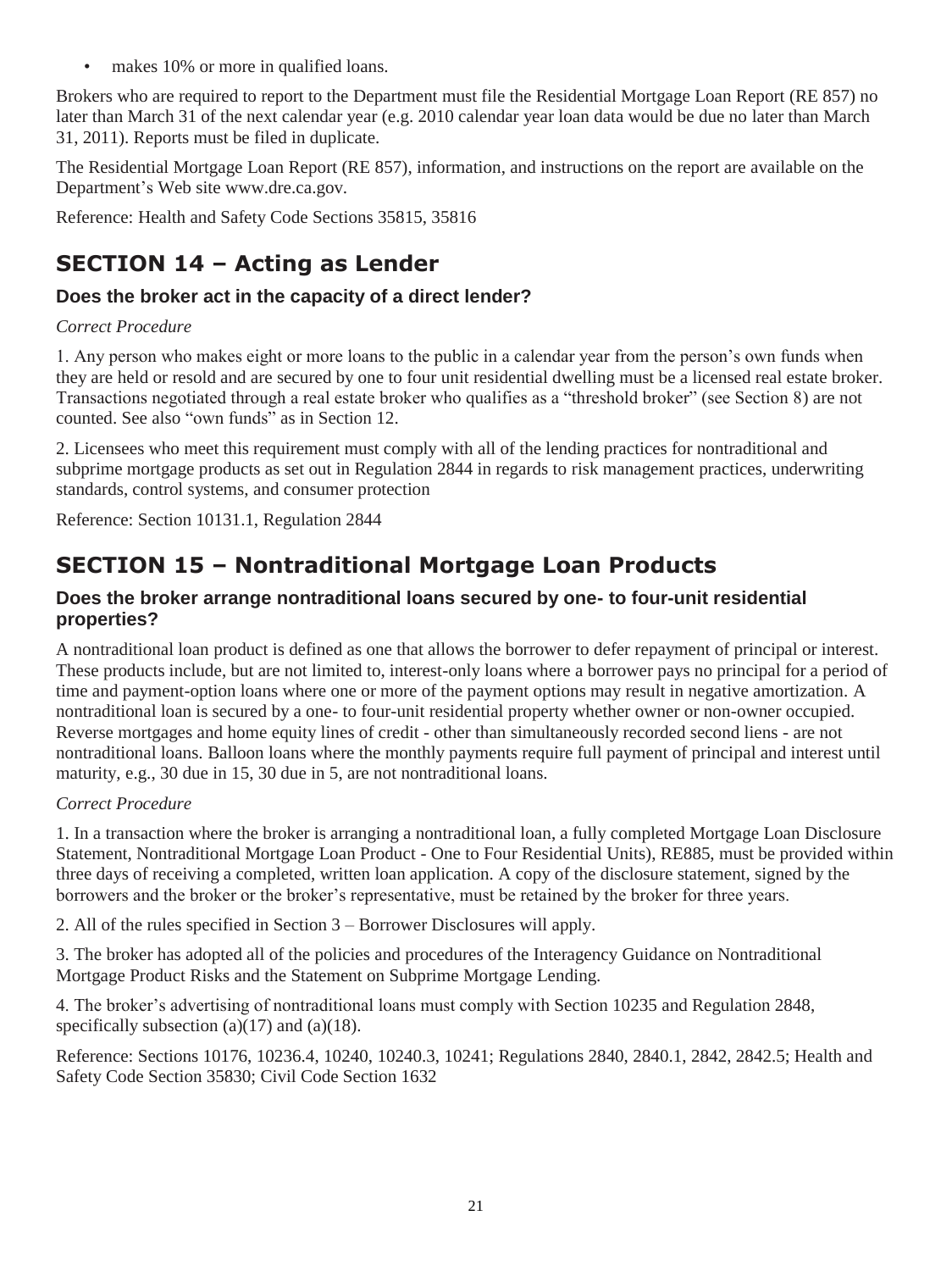### **Mortgage Loan Broker Compliance Checklist**

<span id="page-23-0"></span>This checklist is designed as a guide to be used in conjunction with the Mortgage Broker Compliance Evaluation Manual (RE 7), Broker Compliance Evaluation Manual (RE 5), and Broker Self-Evaluation Compliance Checklist (RE 540) and should not be relied upon to be all-inclusive of the broker's duties and responsibilities under the Real Estate Law and related Regulations. All references are to the Business and Professions Code or Regulations of the Real Estate Commissioner unless otherwise stated.

### **GENERAL BUSINESS PRACTICES:**

- All salespersons and broker-associates are properly licensed and retained by the broker pursuant to a brokersalesperson agreement. (Sections 10015.3, 10016, 10130, 10131(d); Regulation 2726)
- The broker notifies the Department of Real Estate of the affiliation and termination of all salesperson and brokerassociate licensees within five days. (Section 10161.8; Regulation 2752)
- All salespersons and broker-associates who perform residential mortgage loan origination activities have a mortgage loan originator license endorsement, and all real estate brokers who hire mortgage loan originators have also obtained and maintain mortgage loan originator license endorsements. (Section [10166.02\)](https://10166.02)
- All documents executed or obtained by the broker in connection with the loan transaction are in file and will be maintained for three years. (Section 10148; Regulation 2729)
- The broker has a license for each business location. (Sections 10162, 10163)
- The broker's license bears the name of all fictitious business names (dba's). (Section 10159.5; Regulation 2731)
- If the broker employs unlicensed assistants pursuant to the licensing exemption under Section 10133.1(c), their employment and duties fully comply with Regulation 2841.
- endorsement and real estate broker license. (Section [10166.03](https://10166.03)) All independent contractor loan processors and underwriters have a mortgage loan originator license

### **TRUST FUND HANDLING (Section 10145):**

*\* See also the Trust Funds publication (RE 13), available on the Department's Web site*

Appraisal/credit report fees received from an escrow are deposited to the trust account for payment to the vendors. (Section 10145)

### **BORROWER DISCLOSURES:**

- A Mortgage Loan Disclosure Statement (MLDS) (RE 882, RE 883, or RE 885), or an alternative disclosure that fully complies with Section 10240(c), is provided to the borrowers within three days of receiving the completed, written loan application. (Section 10240(a), 10240.3; Regulations 2840, 2840.1, 2842 and 2842.5)
- A copy of the signed MLDS, or appropriate alternative, is in all files and retained for three years. (Section 10240)
- Disclosures contain the amount of all compensation including any anticipated rebates from the lender. (Section  $10176(g)$
- Disclosure of any material changes to the costs, expenses, or terms of the loan is made to the borrowers in a timely manner. (Sections 10176(a), 10176(c))
- Disclosures contain the broker license identification number, NMLS unique identifier number, and DRE licensing information telephone number. (Section 10236.4(b))
- A Fair Lending Notice (RE 867A) is posted in a conspicuous location for public inspection, and a copy is given to borrowers. (Health & Safety Code Section 35830)
- A Fair Lending Notice acknowledgement of receipt (RE867) signed by the borrowers is in each file and retained for three years.
- If the broker elects to make the loan from broker-controlled funds, disclosure is made to the borrowers. (Sections 10241(j), 10241.2)
- in all written escrow instructions and all escrow instructions transmitted electronically, in not less than 10-point type, that the escrow is being conducted under his real estate broker license with a disclosure of the broker's If the broker is conducting the escrow pursuant to Financial Code Section  $17006(a)(4)$ , the broker has disclosed license identification number.
- Translated Mortgage Loan Disclosure Statements for loans negotiated in Spanish, Tagalog, Vietnamese, or Korean are provided to the borrowers. (Civil Code Section 1632)
- Disclosure of roles when arranging financing is provided to all parties. (Section 10177.6)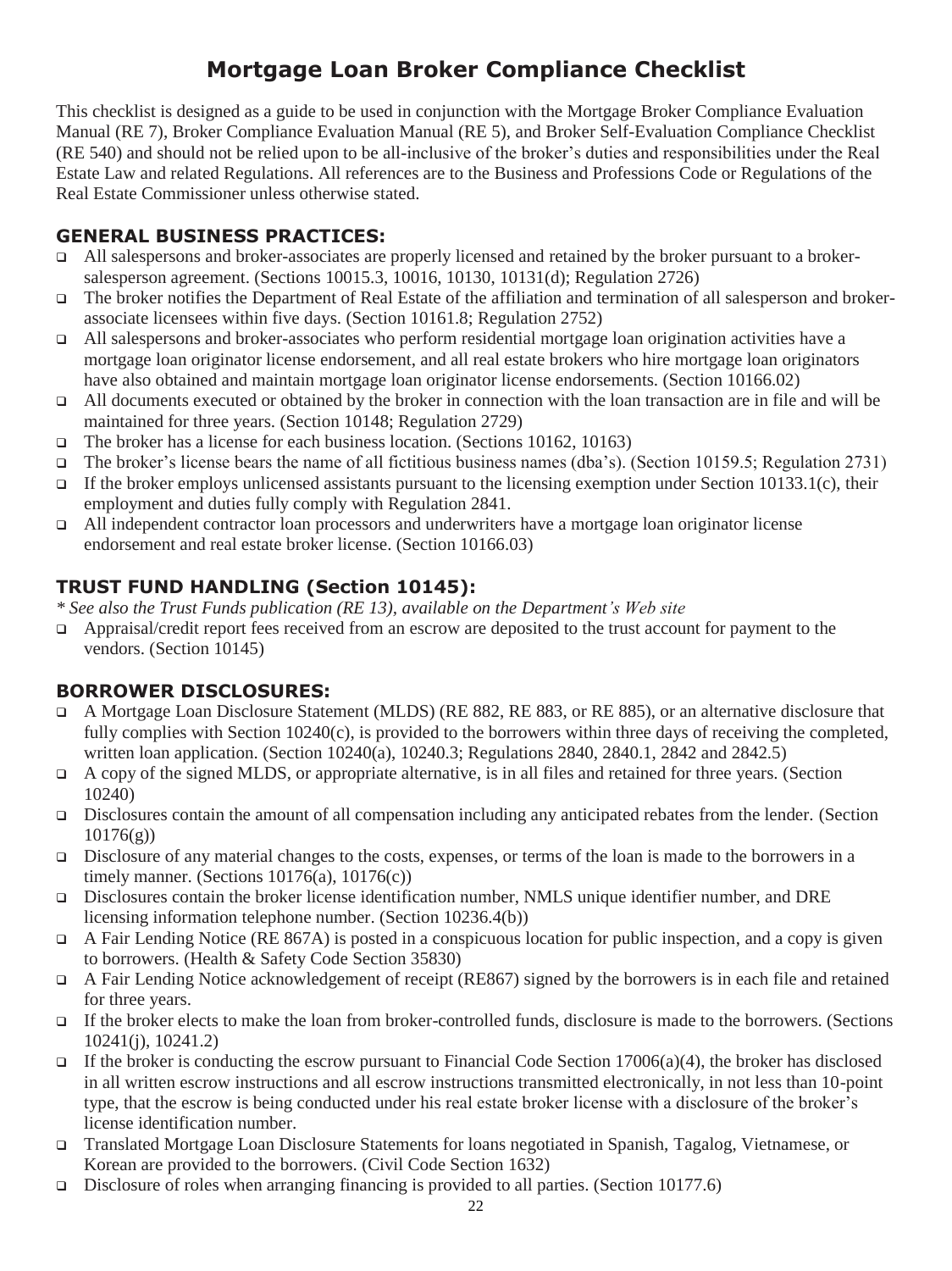### **ADVERTISING:**

- Advertising contains the proper license disclosures. (Sections 10140.6 and 10235.5; Regulation 2847.3)
- Advertising contains the broker license identification number and NMLS ID numbers. (Section 10236.4(a)).
- Advertising complies with all of the provisions of Regulation 2848.
- Advertising does not contain any claims that are misleading or cannot be supported by the broker. (Section 10235)
- Advertising a payment or payments for a loan contains an equally prominent disclosure of the principal loan amount, interest rate, annual percentage rate, and loan term. (Regulation  $2848(a)(5)$ )
- monthly payment based on the maximum interest rate and the loan balance after all negative amortization is included assuming minimum payments are made, if the loan contains a prepayment penalty, a statement to that  $\Box$  Advertising a payment or payments for an adjustable rate loan, interest-only loan, or payment-option loan additionally contains an equally prominent disclosure of the initial interest rate, number or months the initial interest rate will be in effect, fully-indexed rate, maximum rate, an explanation of the difference between the payment rate, initial interest rate and fully-indexed rate if different, how often the interest rate and payments can change, maximum periodic change in the interest rate and payments (caps), number of months and percentage of the original loan amount after which minimum payments will not be accepted and the loan re-amortizes, the effect, and if the loan contains a balloon payment, a statement to that effect. (Regulation  $2848(a)(17)$ )
- Advertising a "low doc/no doc", "stated income", or similar loan product contains a statement that those products may have a higher interest rate, more points, or more fees than other products requiring documentation. (Regulation 2848(a)(18))
- $\Box$  Advertising a payment or payments for a balloon payment loan additionally contains an equally prominent disclosure of the amount of the balloon payment. (Regulation 2848(a)(5)).
- $\Box$  Advertising a gift, premium, or rebate to prospective borrowers contains all conditions that must be met in order to receive the gift, premium, or rebate. (Section 10235)
- When advertising the sale of a note where a specific yield is indicated or implied, the actual note rate and discount from the principal balance being offered is also included. (Section 10235)

### **FEES AND COMPENSATION:**

- No commissions, fees, or costs are charged to the borrowers that have not been incurred, paid, or reasonably earned by the broker. (Regulation 2843)
- Compensation that the broker anticipates being paid from all sources, including all lender rebates, is disclosed to the borrowers in writing on the appropriate disclosure form. (Sections  $10176(g)$ ,  $10240(a)$ ,  $10240(c)$ )
- If the broker, or licensees of the broker, represent either party in a sales transaction and receive compensation in connection with the loan, a disclosure was given to both parties prior to the transaction closing. (Regulation 2904)

### **ADVANCE FEES:**

- □ The broker collects only appraisal report and/or credit report fees in advance unless an advance fee agreement has been submitted to and approved by the Department. (Sections 10026, 10085, 10085.5; Regulation 2972)
- □ The broker has submitted to the Department, and received Department approval of, all advance fee materials including contracts, advertising, and accounting formats for any fees collected in advance of providing licensed services (other than for appraisal reports and credit reports). (Sections 10026, 10085, 10085.5; Regulations 2970, 2972)
- The broker deposits all advance fees collected into a trust account to be disbursed after all services are completed. (Section 10146)
- The broker provides a quarterly and final verified accounting to the principal. (Section 10146; Regulation 2970)
- The broker does not collect an advance fee in connection with a residential loan modification or loan forbearance activities. (Section 10085.6; Civil Code Section 2945)

### **ARTICLE 7 – REGULATED LOANS:**

- $\Box$  The commissions, fees, and costs charged on loans do not exceed the legal maximums. (Section 10242)
- The purchase of credit life insurance or credit disability insurance is not a condition of making a loan. (Section 10241.1)
- The balloon payments on loans secured by an owner-occupied dwelling have due dates of more than six years. (Section 10244.1)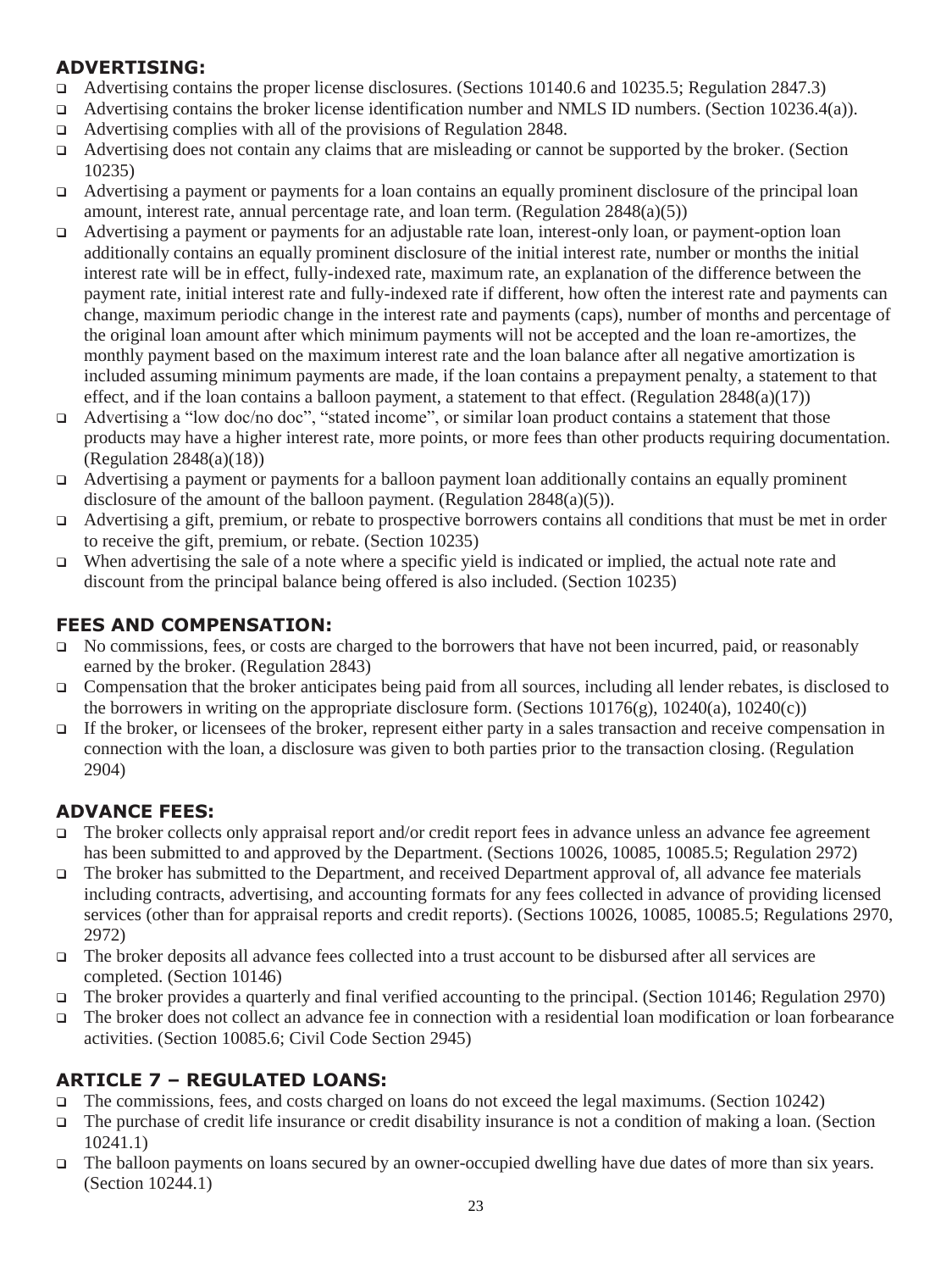- The balloon payments secured by a dwelling other than owner-occupied have due dates of three years or more. (Section 10244)
- $\Box$  If loans contain a prepayment penalty, the terms comply with Section 10242.6.

### **ARTICLE 5 – PRIVATE MONEY TRANSACTIONS:**

- □ Funds received from the lender/purchaser are for a specific loan transaction. (Section 10231)
- Funds received on behalf of the lender/purchaser in repayment of a loan serviced by the broker are not held more than 25 days except pursuant to a written agreement. (Section 10231.1)
- $\Box$  If the broker receives direct or indirect benefit from borrowed funds (self-dealing), a copy of the Lender/Purchaser Disclosure Statement (LPDS) and the required notice is forwarded to the Department before making any solicitation for the funds. (Section 10231.2(a))
- If the broker receives direct or indirect benefit from borrowed funds (self-dealing), the LPDS is provided to the lender/purchaser at least 24 hours before the lender/purchaser gives the broker the funds. (Section 10231(b))
- $\Box$  If the broker receives direct or indirect benefit from borrowed funds (self-dealing), the LPDS is retained for four years. (Section 10231.2(b))
- $\Box$  The broker provides an approved LPDS to each prospective lender/purchaser before the person solicited becomes obligated to make or purchase a loan. (Sections 10232.4, 10232.5; Regulation 2846)
- The broker provides the lender/purchaser with an independent appraisal of the property. (Section 10232.5(a)(b))
- If the lender/purchaser waives the right to an independent appraisal in writing (case-by-case basis only), the broker provides a written estimate of fair market value which includes the objective data on which the estimate is based. (Section  $10232.5(a)(b)$ )
- The broker has, and retains for four years, the required investor qualification statements. (Section  $10238(f)$ )
- $\Box$  The broker appropriately determines investor suitability and maintains records of that information for at least four years. (Section [10232.45](https://10232.45))
- $\Box$  All loans comply with the loan to value limitations of Section 10232.3(a).
- For construction or rehabilitation loans, when the value of the completed project is used as the "current fair market value", all of the requirements of Section 10232.3(a) are met.
- When more than one parcel of real property secures a loan, the loan to value limitations for each property are met. (Section 10232.3(a)(6))
- $\Box$  The broker has a servicing agreement for each loan serviced that complies with Section 10233.
- $\Box$  The broker causes each deed of trust, or assignment of deed of trust to be recorded in the name of the lender/purchaser in the appropriate county within 10 days after close of escrow. (Section 10234)
- and the borrower within a reasonable time after recording. (Section 10234.5)  $\Box$  The broker delivers, or causes to be delivered, a conformed copy of each deed of trust to the investor or lender
- If the broker has met the criteria for filing quarterly and annual "threshold" reports with the Department, a Threshold Notification (RE 853) has been submitted. (Section 10232)
- If the broker has met the reporting criteria, quarterly and annual reports are being submitted to the Department. (Sections 10232.2, [10232.25;](https://10232.25) Regulations 2846.5, 2846.6, 2846.7, 2849.01, 2849.1)
- If the broker has been filing reports with the Department pursuant to Section 10232 and no longer meets the reporting criteria, a Threshold Notification (RE 853) to end the broker's reporting status and any reports that are, or will be due, is submitted. (Section 10236.5)

### **ARTICLE 6 – PRIVATE MONEY TRANSACTIONS WITH MULTIPLE BENEFICIARIES:**

- The broker has filed the Multi-lender Transaction Notice (RE 860) with the Department within 30 days after the first multi-lender loan transaction and within 30 days of any material change to the information in the Notice. (Section 10238(a); Regulation 2846.1)
- The broker has filed the Multi-lender Transaction Notice (RE 860) with the Department within 30 days of becoming the servicing agent on multi-lender loans, where payments due or the number of persons entitled to payments exceed the levels stated in Section 10238(b).
- The broker's advertising for multi-lender loan transactions complies with Section 10235, Regulation 2848, and Section 260.302 of Title 10 of the California Code of Regulations Section.
- Each loan is secured directly by real property located in California and is not subject to subordination. (Section 10238(d))
- □ The broker, or affiliate of the broker, does not have any interest, or any contractual right to acquire an interest, in property securing the loans (self-dealing). (Section 10238(e))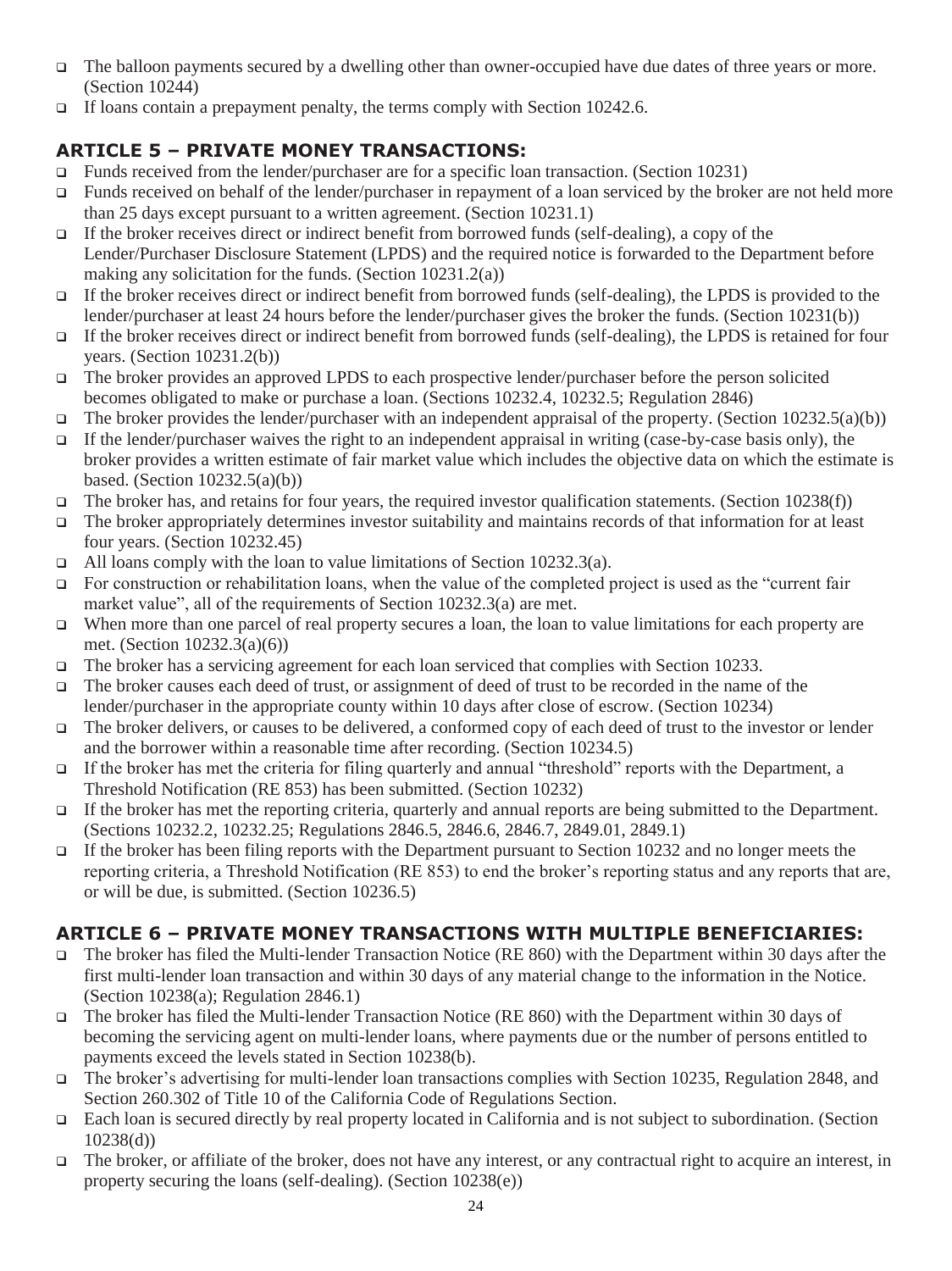- $\Box$  The broker has, and retains for four years, the required investor qualification statements. (Section 10238(f))
- The broker appropriately determines investor suitability and maintains records of that information for at least four years. (Section [10232.45](https://10232.45))
- $\Box$  The interests of all investors are identical except for different selling prices that allow for changes in market value when interests are sold. (Section  $10238(g)$ )
- $\Box$  All loans comply with the loan to value limitations of Section 10238(h).
- For construction or rehabilitation loans, when the value of the completed project is used as the "current fair market value", all of the requirements of Section 10238(h) are met.
- When more than one parcel of real property secures a loan, the loan to value limitations for each property are met. (Section 10238(h)(5))
- **Transaction documentation complies with Section 10238(i).**
- Funds received from the lender/purchaser are for a specific transaction. (Section 10238(j))
- If the broker is the servicing agent and has met the reporting criteria, quarterly CPA-prepared reports are submitted to the Department. (Sections  $10238(i)(4)(5)(6)$ ,  $10238(k)(3)$ )
- $\Box$  The broker, or an exempt entity, services the loans subject to servicing agreements. (Section 10238(k))
- If the broker is the servicing agent, payments received are transmitted to the note-owners pro-rata according to their interests within 25 days of receipt. (Section  $10238(k)(2)$ )
- If the broker is the servicing agent, a Request for Notice of Default upon any prior encumbrances is filed for each loan and the note-owners are promptly notified of any default. (Section  $10238(k)(4)(5)$ )
- The broker provides each prospective investor with a LPDS (RE 851A or RE 851B). (Section 10238(l))
- When more than one parcel of real property secures a loan, the broker provides the LPDS Multi-Property Addendum (RE 851D). (Section 10238(l)(5))
- □ The broker provides any investor, upon request, the names and addresses of the owners of the other interests. (Section 10238(m))
- $\Box$  The broker has no option or election to acquire the interests of any of the investors or the securing properties. (Section 10238(n))
- The broker clearly indicates in the transaction file the provision of the Corporate Securities Law of 1968, or exemption, under which transactions are conducted, and submits a copy of this information to each investor. (Section 10236.7)

### **COVERED LOANS (FINANCIAL CODE SECTIONS 4970 et seq.):**

- If the loan contains a prepayment penalty, the borrower was offered another product without a prepayment penalty and was given a written disclosure at least three days before consummation of the loan of the prepayment penalty amount and the rate, points and fees available for a loan without a prepayment penalty. (Section 4973(a)(2)(A)(B))
- If the loan contains a prepayment penalty, the borrower may pay up to 20% of the original loan amount in any 12-month period without penalty. (Section  $4973(a)(2)(C)$ )
- $\Box$  If the loan contains a prepayment penalty, the amount of the penalty does not exceed six months' advance interest at the rate of interest then in effect. (Section  $4973(a)(2)(C)$ )
- If the loan contains a prepayment penalty, it does not exceed 36 months from the date of consummation of the loan. (Section 4973(a)(1))
- $\Box$  The loan does not provide for a prepayment penalty if the loan is accelerated due to a default. (Section 4973(a)(2)(D))
- No prepayment penalty was financed through a new loan originated by the same broker. (Section 4973(a)(2)(E))
- $\Box$  If the loan is not fully amortized, the maturity date is for more than five years. (Section 4973(b)(1))
- If the loan provides for negative amortization, it is a first mortgage and disclosure was made to the borrower that the negative amortization may add principal to the balance. (Section 4973(c))
- $\Box$  No advance payments have been collected from the borrower. (Section 4973(d))
- There is no provision for an interest rate increase due to default. (Section 4973(e))
- $\Box$  The loan was not made solely on the equity in the securing property, and the broker has a reasonable belief that the borrower can repay the loan from current or expected income or other financial resources. (Section 4973(f))
- If the loan was for a home-improvement contract, proceeds were paid directly to the consumer, jointly payable to the consumer and contractor, or, at the election of the consumer, to a third party escrow agent. The consumer has also provided a signed and dated completion certificate that the work was completed to the consumer's satisfaction. (Section 4973(g))